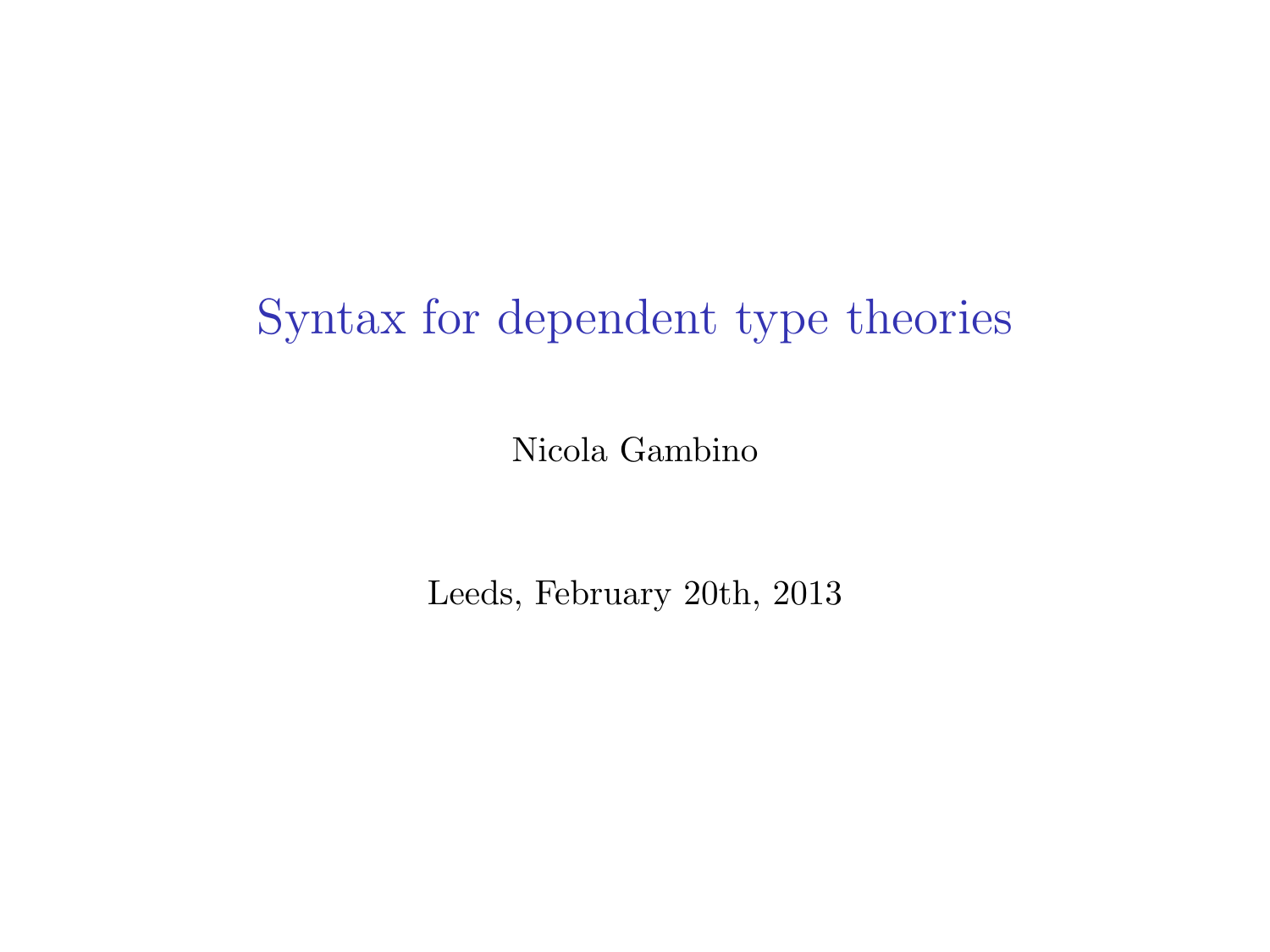## First-order theories vs dependent type theories (I)

Steps to set up a first-order theory:

- $(1)$  fix a language L,
- (2) define inductively the set of well-formed terms,
- (3) define inductively the set of well-formed formulas,
- (4) give the axioms for the theory,
- (5) define inductively the set of theorems of the theory.

Note. Each step depends only on the previous ones (e.g. the axioms of a theory do not change the set of well-formed terms).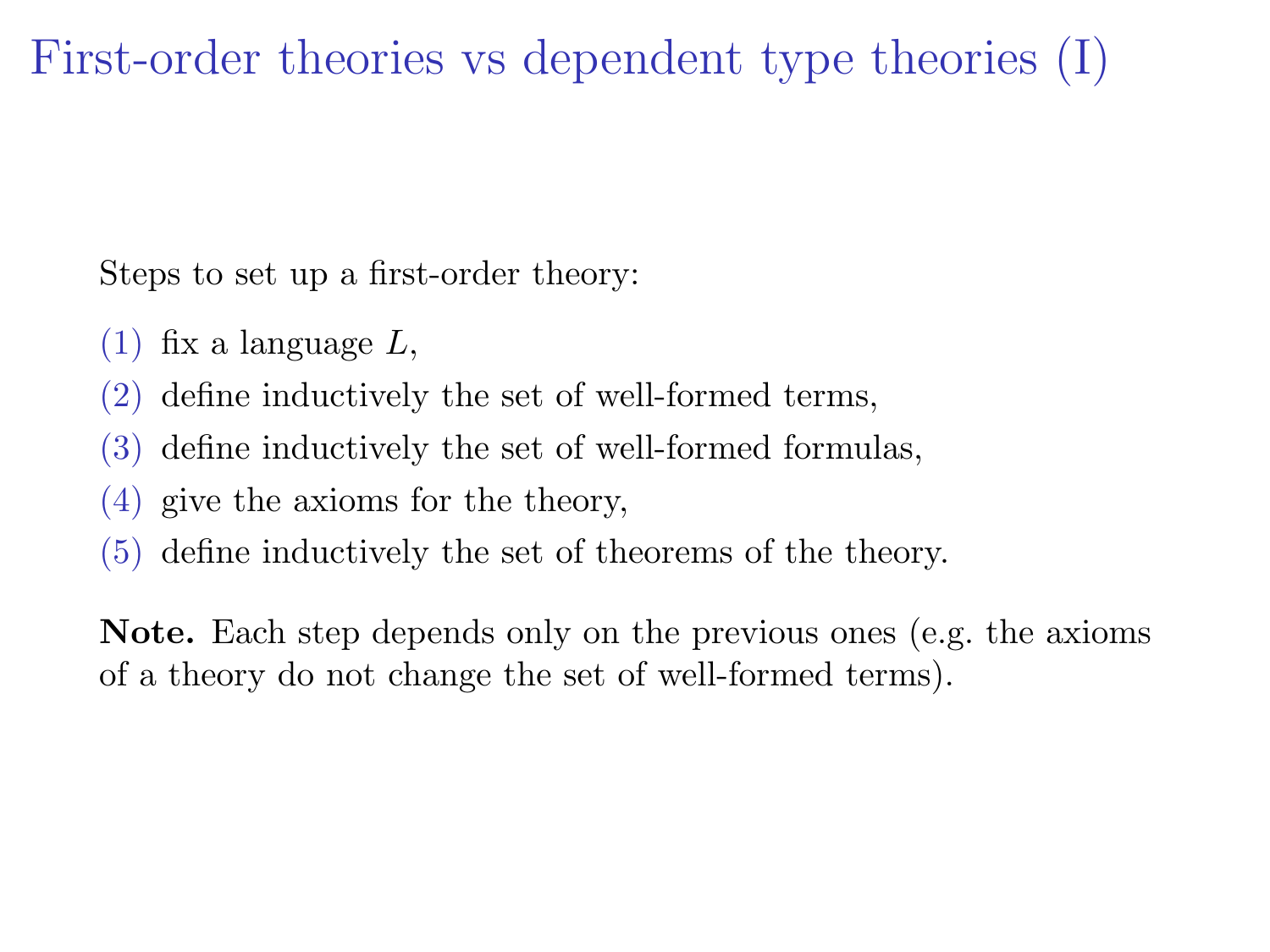First-order theories vs dependent type theories (II)

Problem. This approach does not work for dependent type theories:

 $\triangleright$  deduction rules of a dependent type theory specify how the well-formed term expressions are built, e.g.

> $a : A$  $inl(A, B, a): A + B$

 $\triangleright$  the sets of term and type expressions cannot be defined independently, e.g.

 $\mathsf{Id}(A, a, b)$ , nil $(A)$ 

A solution. Define dependent type theories within meta-theories known as logical frameworks. But logical frameworks are complex and unfamiliar.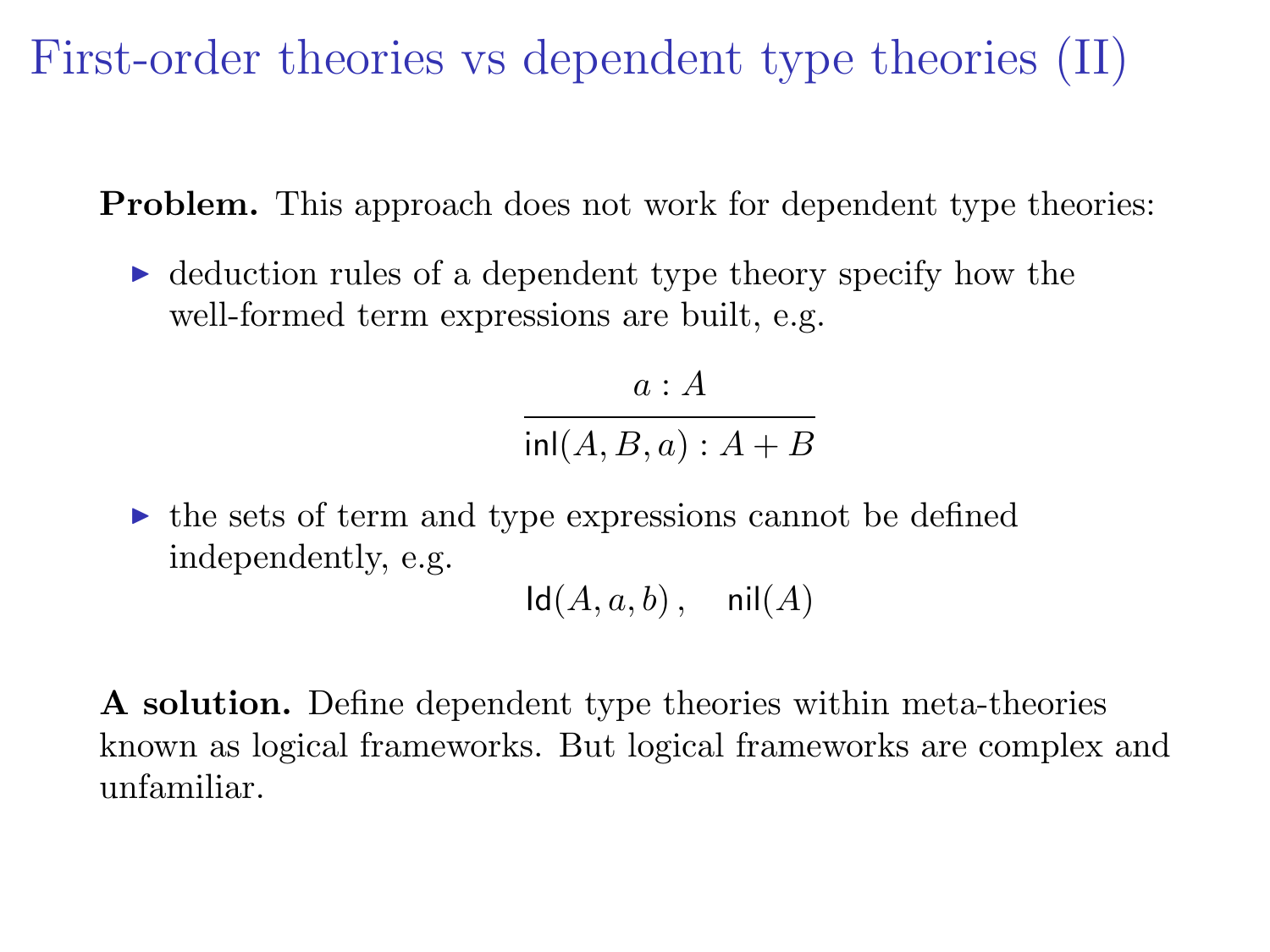## Setting up a dependent type theory

#### Other solution (Aczel):

- (1) fix a signature (a notion that will be defined in the next slide),
- (2) define inductively the set of raw expressions,
- (3) give the deduction rules of the dependent type theory,
- (4) define inductively the set of theorems of the theory,
- (5) the theorems isolate the well-formed expressions.

We will illustrate this in general and in one example.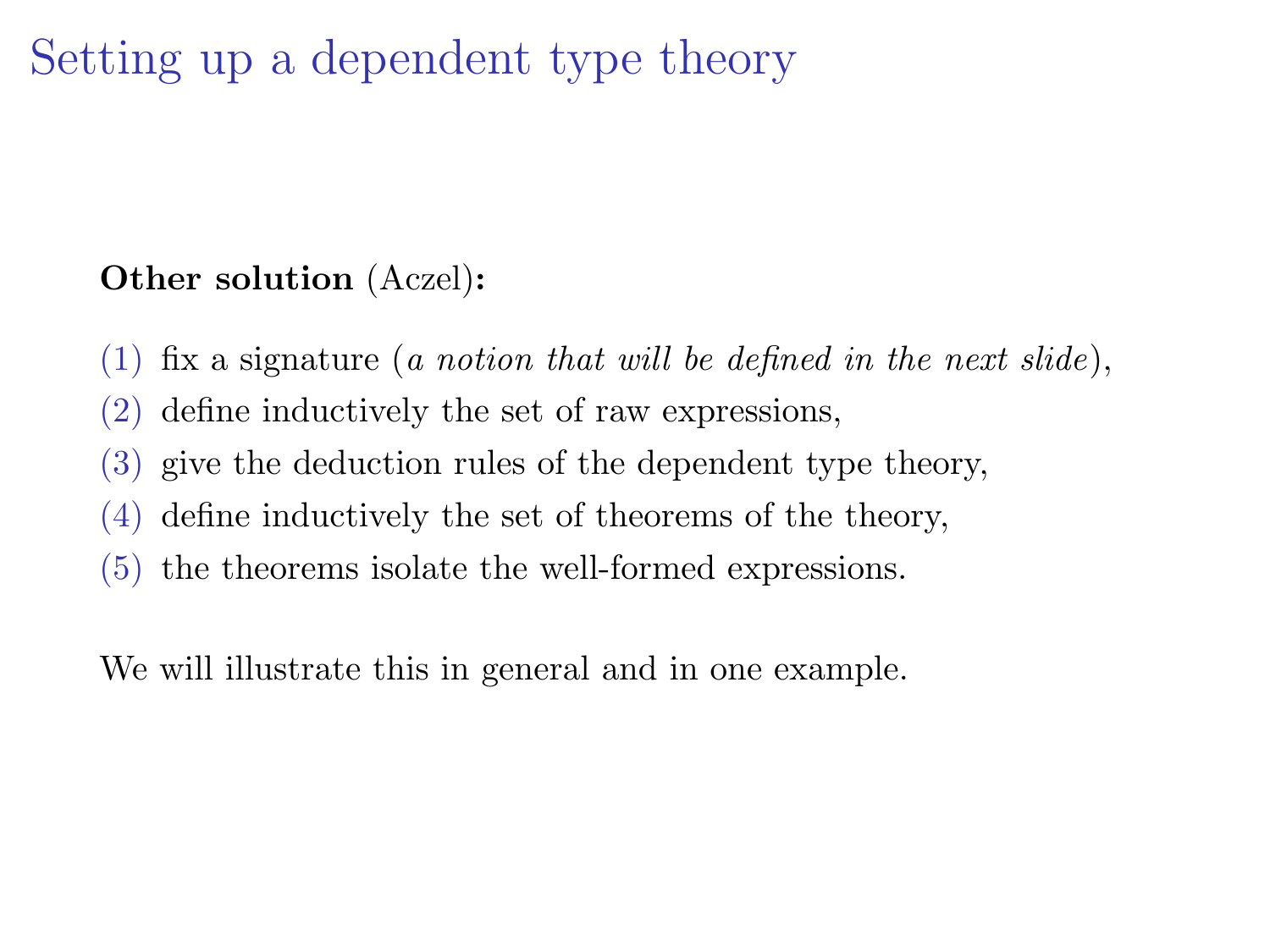Signatures for dependent type theories (I)

A signature for an algebraic theory (e.g. theory of groups) consists in:

- $\blacktriangleright$  a set of operations,
- $\triangleright$  an assignment of an arity to each operation.

Here, an arity is just a natural number (the number of arguments of the operation).

For dependent type theories, we need more a complex notion of arity, to account for **variable binding** operations, e.g.  $\lambda$ ,  $\Pi$ ,  $\Sigma$ .

Note. Ongoing research on theories with variable binding (Pitts, Fiore,  $\dots$ ).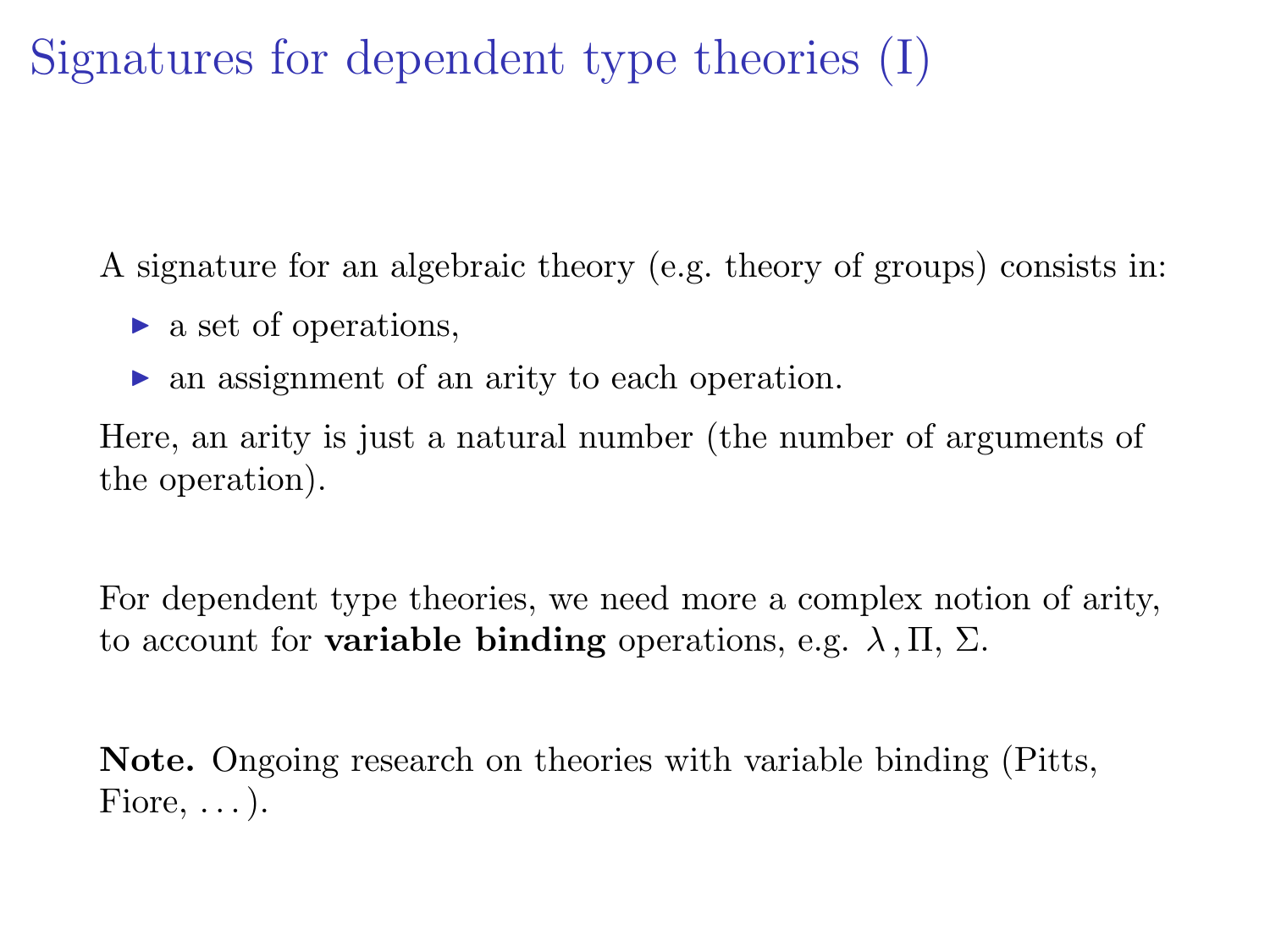Signatures for dependent type theories (II)

Definition. An arity is a tuple of the form

```
((n_1,\varepsilon_1),\ldots,(n_k,\varepsilon_k),\varepsilon),
```
where  $k \in \mathbb{N}, n_1, \ldots, n_k \in \mathbb{N}$  and  $\varepsilon_1, \ldots, \varepsilon_k, \varepsilon$  are either 0 or 1. *Notation.* When  $k = 0$ , we write  $(\varepsilon)$ .

#### Idea.

- $\triangleright$  An operation of arity as above takes k arguments and binds  $n_i$ variables in the i-th argument.
- $\blacktriangleright$  The  $\varepsilon_1, \ldots, \varepsilon_k, \varepsilon$  keep track of the distinction between term expressions (0-expressions) and type expressions (1-expressions).

**Definition.** A signature  $\Sigma$  is a set of pairs  $(s, \alpha)$  where  $\alpha$  is an arity. If  $(s, \alpha) \in \Sigma$ , we call s a symbol of arity  $\alpha$ .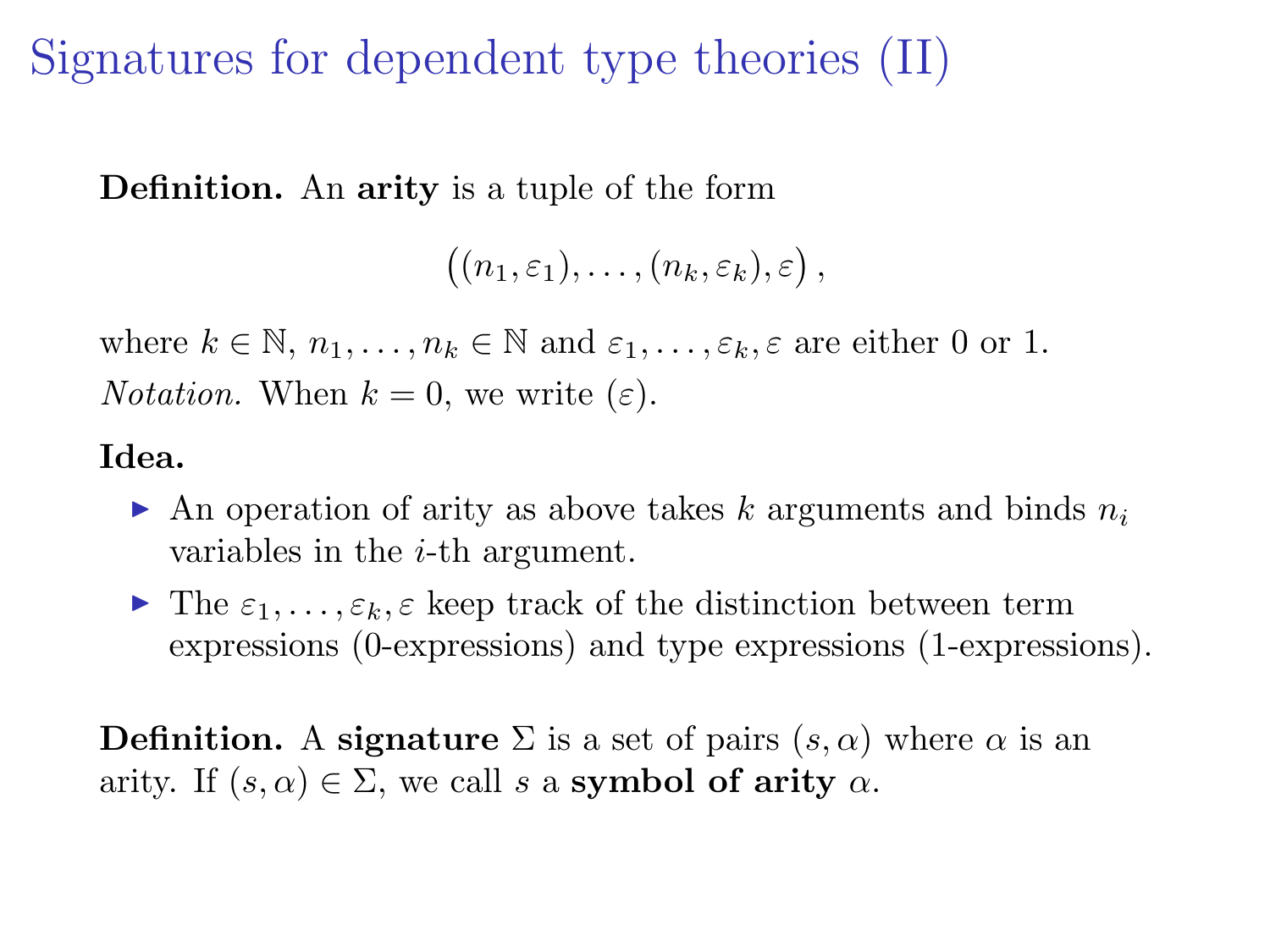### Raw expressions

Fix

- ightharpoontanal infinite set of variables  $\{x_0, x_1, \ldots\}$ ,
- $\blacktriangleright$  a signature  $\Sigma$ .

Define the sets of 0-expressions and 1-expressions by the rules:

- (i) every variable is a 0-expression,
- (ii) if s has arity  $((n_1, \varepsilon_1), \ldots, (n_k, \varepsilon_k), \varepsilon)$  and  $M_i$  is an  $\varepsilon_i$ -expression and  $\vec{x}_i$  is a vector of  $n_i$  distinct variables for  $i = 1, \ldots, k$ , then

$$
s((\vec{x}_1)M_1,\ldots,(\vec{x}_k)M_k)
$$

is an  $\varepsilon$ -expression.

**Notation.** When  $k = 0$ , we write s rather than s(). Also, if some  $n_i = 0$  we write  $M_i$  rather than ( ) $M_i$ .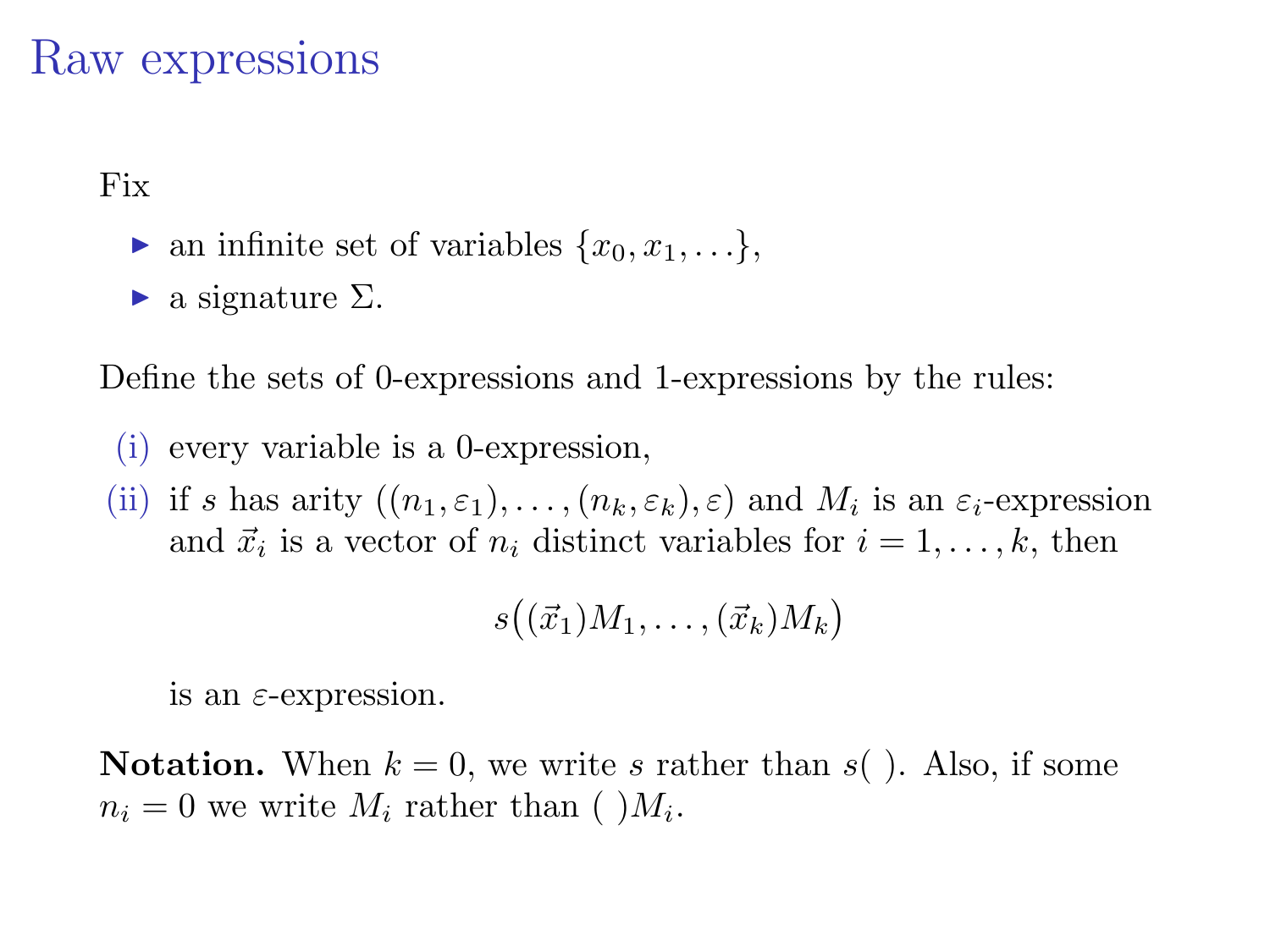## Example

The signature for the type theory  $ML_1$  has the symbols

- $\blacktriangleright$  Nat of arity (1)
- $\blacktriangleright$  succ of arity  $((0, 0), 0)$
- ightharpoontrive in  $(0, 1), 0)$
- $\blacktriangleright$   $\lambda$  of arity  $((0, 1), (1, 1), (1, 0), 0)$

Thus, we have that

- $\triangleright$  Nat is a 1-expression
- $\blacktriangleright$  succ(x) is a 0-expression
- $\blacktriangleright$  nil(Nat) is a 0-expression
- $\blacktriangleright$   $\lambda$ (Nat,  $(x)$ Nat,  $(x)x$ ) is a 0-expression, usually written  $(\lambda x : \mathsf{Nat})x$ .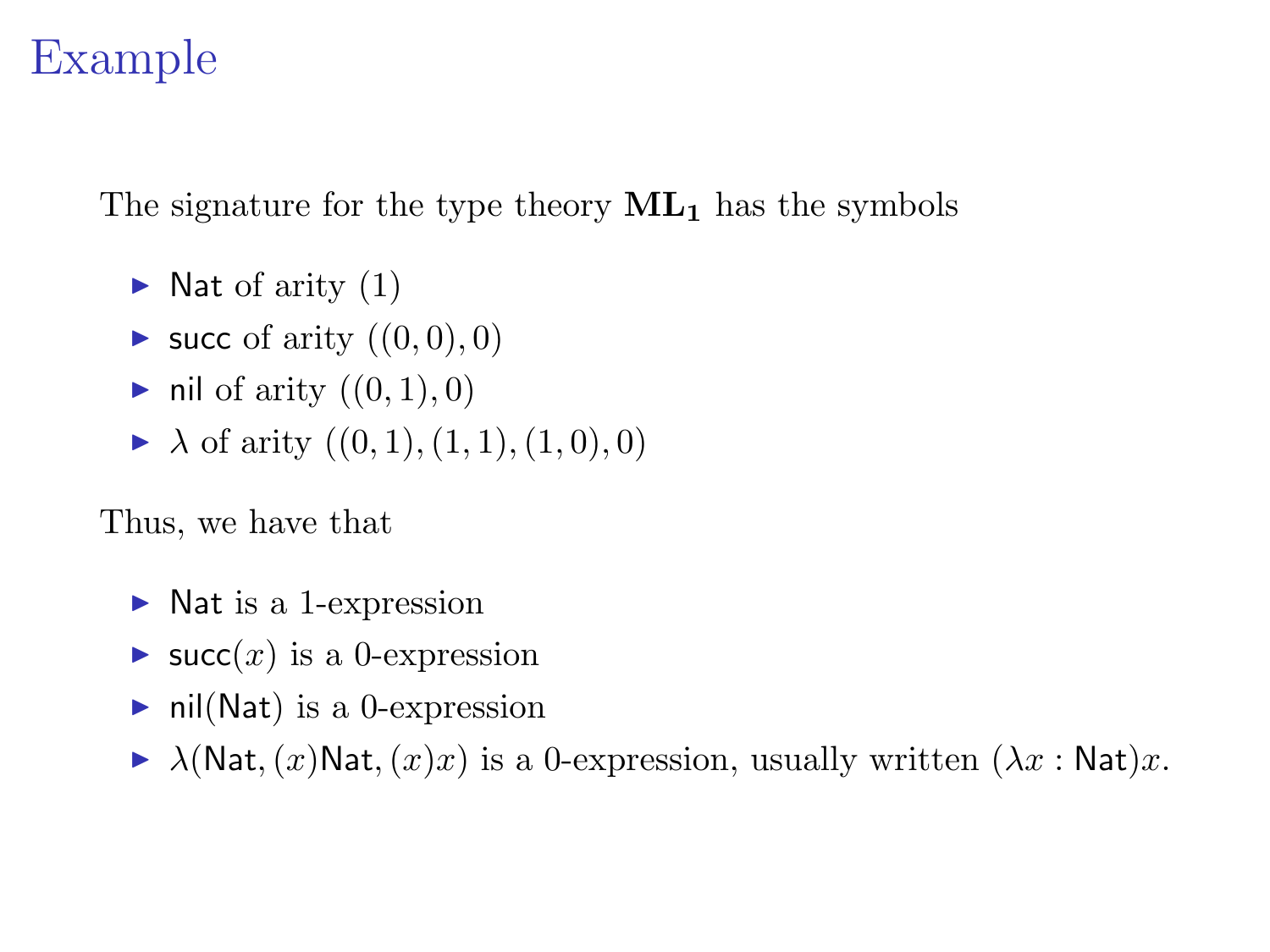### **Judgements**

A judgement has one of the following four forms:

- $\blacktriangleright$  A : type ("A is a well-formed type")
- $\blacktriangleright$   $A = B$ : type ("A and B are definitionally equal well-formed types")
- $\blacktriangleright$  a : A ("a is a well-formed term of type A")
- $\blacktriangleright$   $a = b : A$  ("a and b are definitionally equal well-formed terms of type  $A$ ")

Here,  $A, B$  stand for 1-expressions and  $a, b$  for 0-expressions.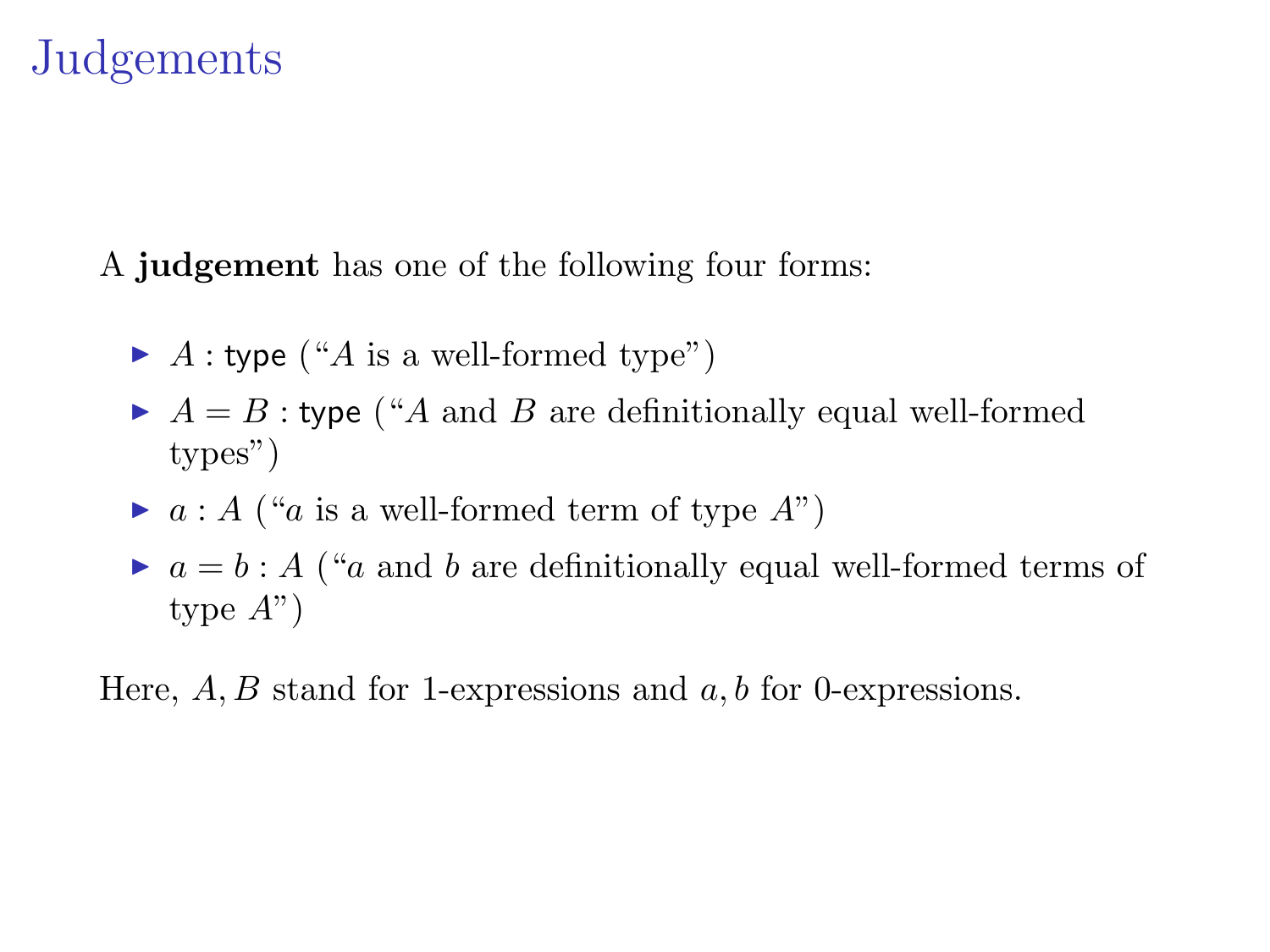### Contexts and hypothetical judgements

A context is a sequence of the form

$$
x_0:A_0,x_1:A_1,\ldots,x_n:A_n
$$

where  $x_0, \ldots, x_n$  are distinct variables and  $A_1, \ldots, A_n$  are 1-expressions.

*Notation.* When  $n = 0$ , we write ().

#### A hypothetical judgement has the form

 $\Gamma \vdash J$ 

where  $\Gamma$  is a context and  $J$  is a judgement.

*Notation.* We write J instead of  $() \vdash J$ .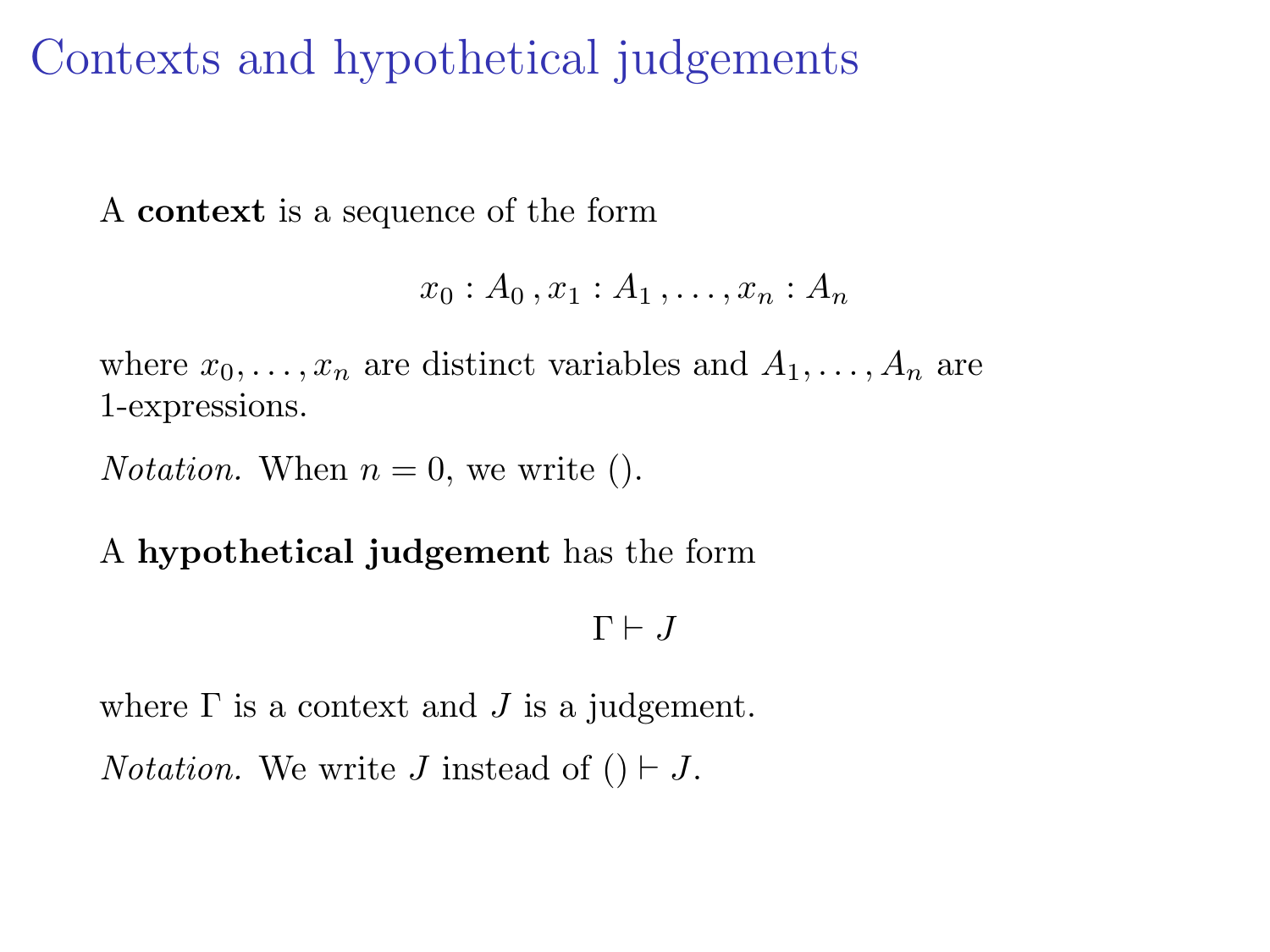### Deduction rules

A deduction rule has the form

$$
\frac{\Gamma_1 \vdash J_1 \qquad \cdots \qquad \Gamma_n \vdash J_n}{\Gamma \vdash J}
$$

where  $\Gamma_1 \vdash J_1, \ldots, \Gamma_n \vdash J_n, \Gamma \vdash J$  are hypothetical judgements. *Notation.* When  $n = 0$ , we simply write  $\Gamma \vdash J$ .

A dependent type theory is given by specifying

- $\blacktriangleright$  a signature,
- $\blacktriangleright$  a set of deduction rules.

Derivability is defined in the standard way.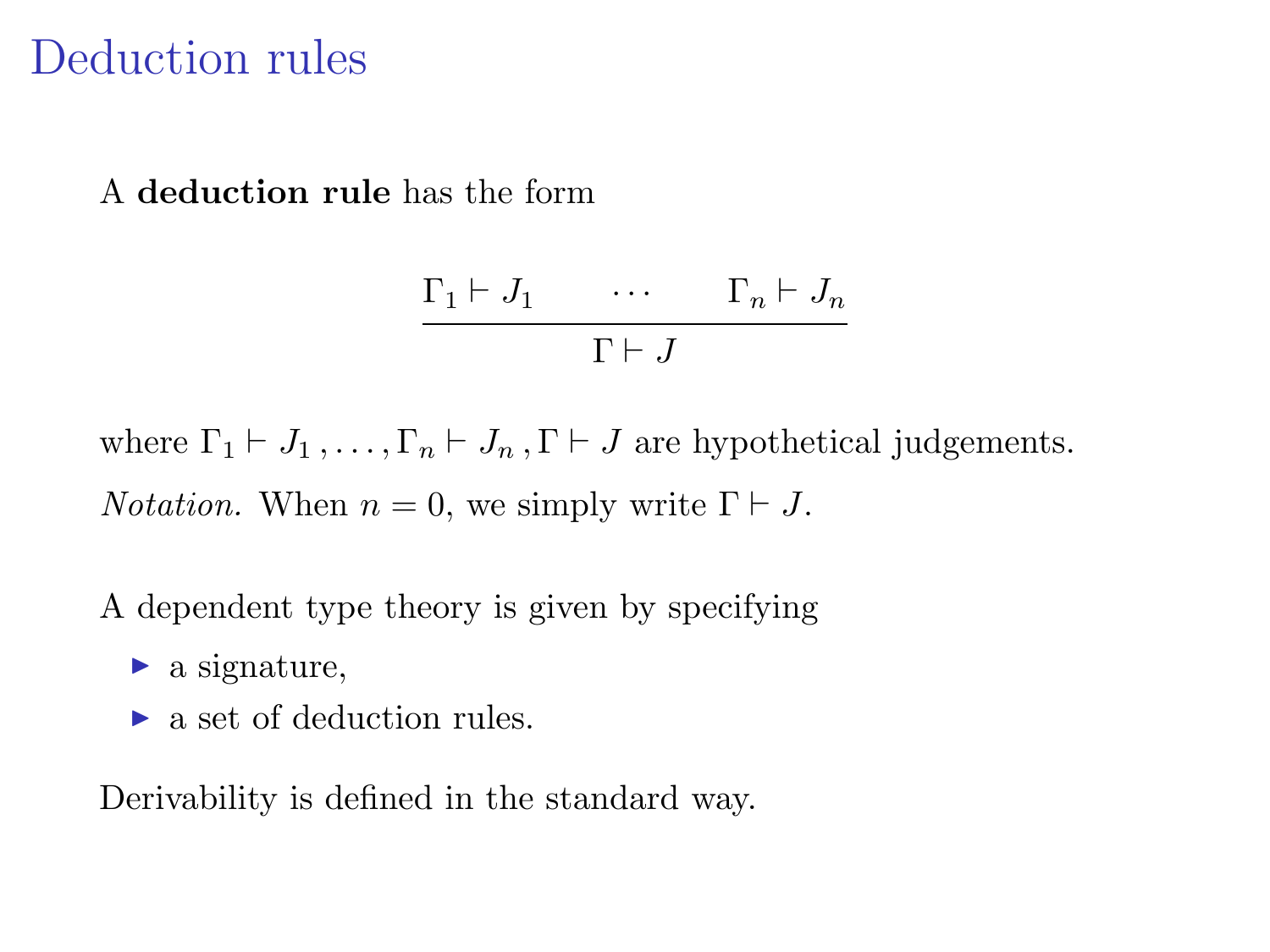### Well-formed expressions

**Definition.** Let T be a dependent type theory over a signature  $\Sigma$ .

- (i) If  $\Gamma \vdash A$ : type is derivable, then we say that A is a well-formed type in context Γ.
- (ii) If  $\Gamma \vdash a : A$  is derivable, then we say that a is a well-formed element of type  $A$  in context  $\Gamma$ .
- (iii) If  $\Gamma \vdash A = B$ : type, then we say that A and B are definitionally equal well-formed types in context Γ.
- (iv) If  $\Gamma \vdash a = b : A$ , then we say that a and b are definitionally equal well-formed elements of type  $A$  in context  $\Gamma$ .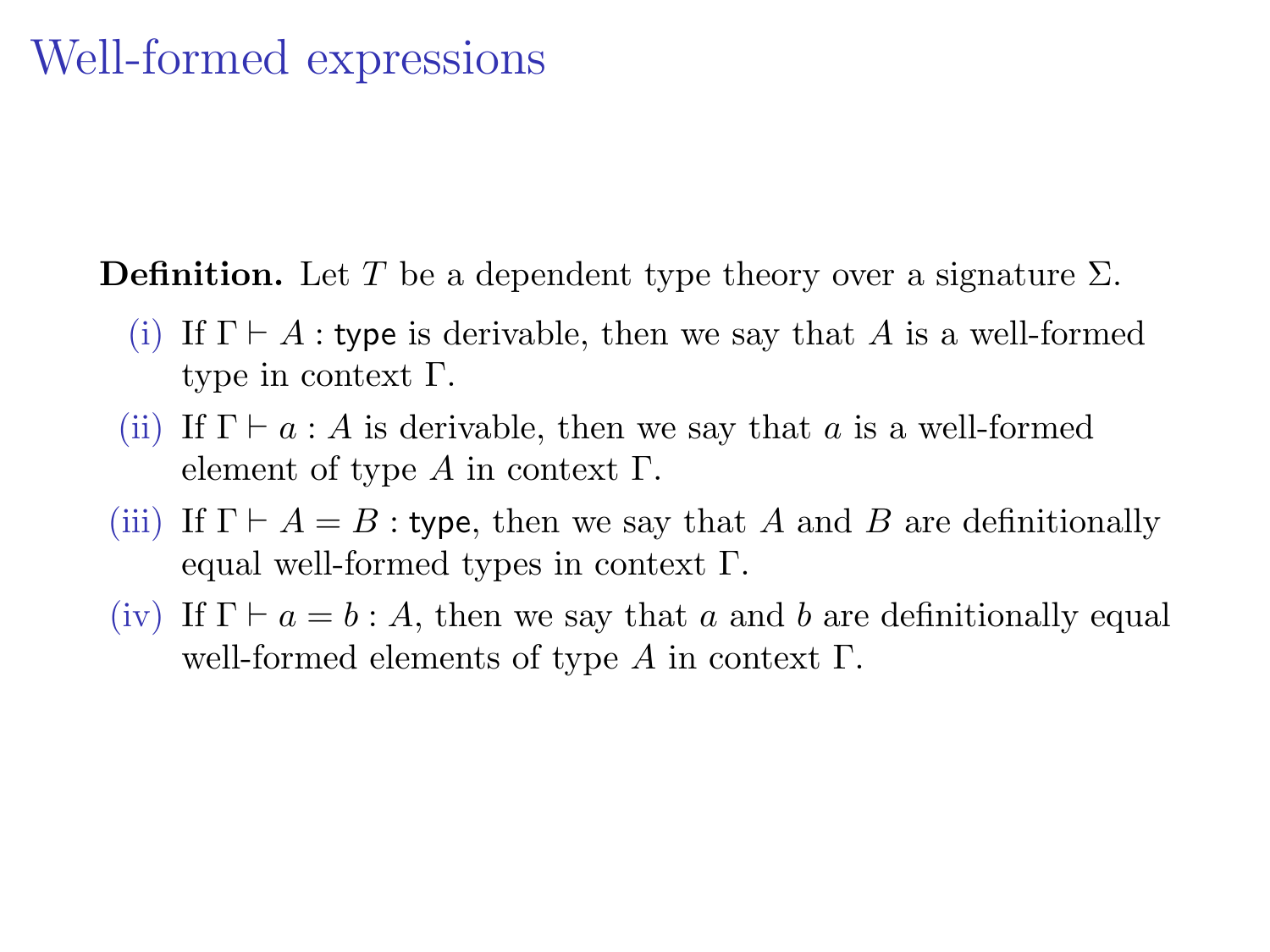The dependent type theory  $ML_1$ 

A dependent type theory with the following forms of type:

Bool, Nat, Empty, List(A)  $A + B$ ,  $\mathsf{Id}(A, a, b)$ ,  $(\Pi x : A)B$ ,  $(\Sigma x : A)B$ , U

Note.

- $\triangleright$  ML stands for Martin-Löf
- $\blacktriangleright$  The subscript 1 indicates the presence of rules for one type universe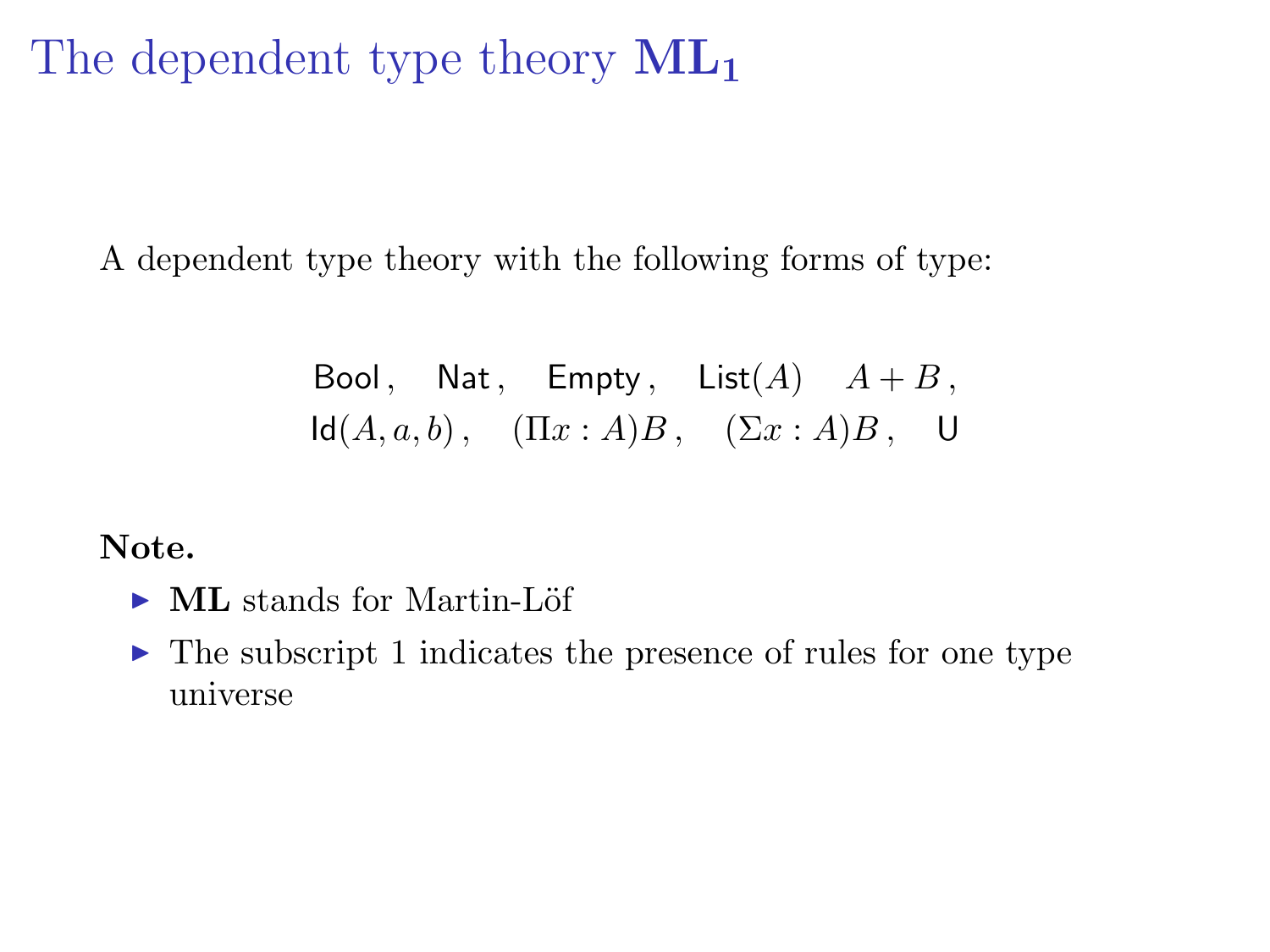# The signature of  $ML_1$  (I)

| Symbol              | Arity                    |
|---------------------|--------------------------|
| Bool, Nat, Empty, U | (1)                      |
| List                | ((0,1),1)                |
| $^{+}$              | ((0,1),(0,1),1)          |
| ld                  | ((0,1), (0,0), (0,0), 1) |
| Π                   | ((0,1),(1,1),1)          |
| $\Sigma$            | ((0,1),(1,1),1)          |
|                     | ((0,0),1)                |

Notation. We will write

- $\blacktriangleright$  A + B for +(A, B)
- $\blacktriangleright$   $(\Pi x : A)B$  for  $\Pi(A,(x)B)$
- $\blacktriangleright$   $(\Sigma x : A)B$  for  $\Sigma(A,(x)B)$ .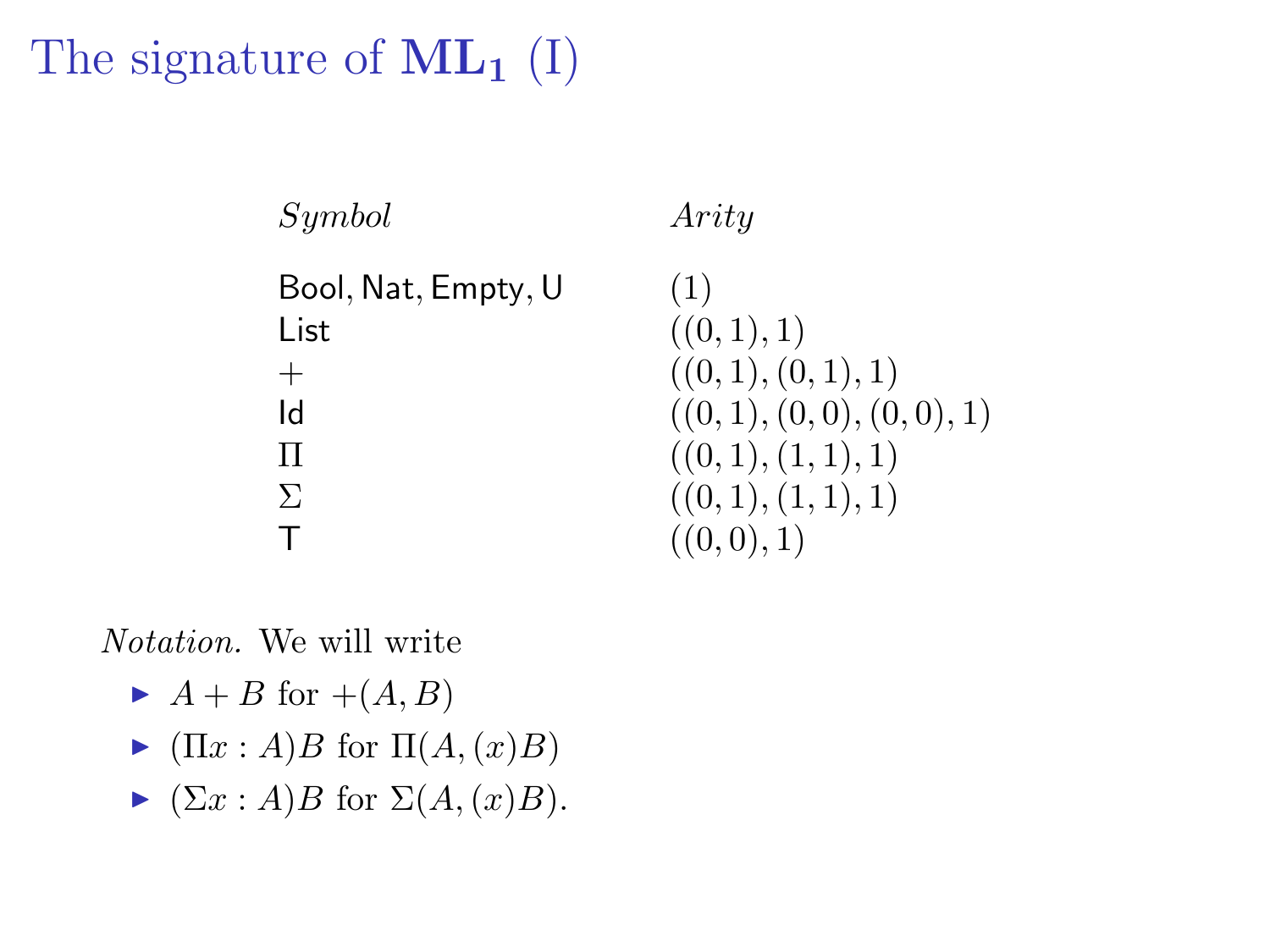# The signature of  $ML_1$  (II)

The other symbols of the signature:

| true        |                    |
|-------------|--------------------|
| false       | λ                  |
| boolrec     | app                |
| 0           | pair               |
| <b>SUCC</b> | split              |
| natrec      | Booln              |
| nil         | Natu               |
| cons        | Empty <sub>U</sub> |
| listrec     | List <sub>U</sub>  |
| inl         | $+$ u              |
| inr         | $Id_U$             |
| case        | $\Pi_{\mathsf{U}}$ |
| refl        | Συ                 |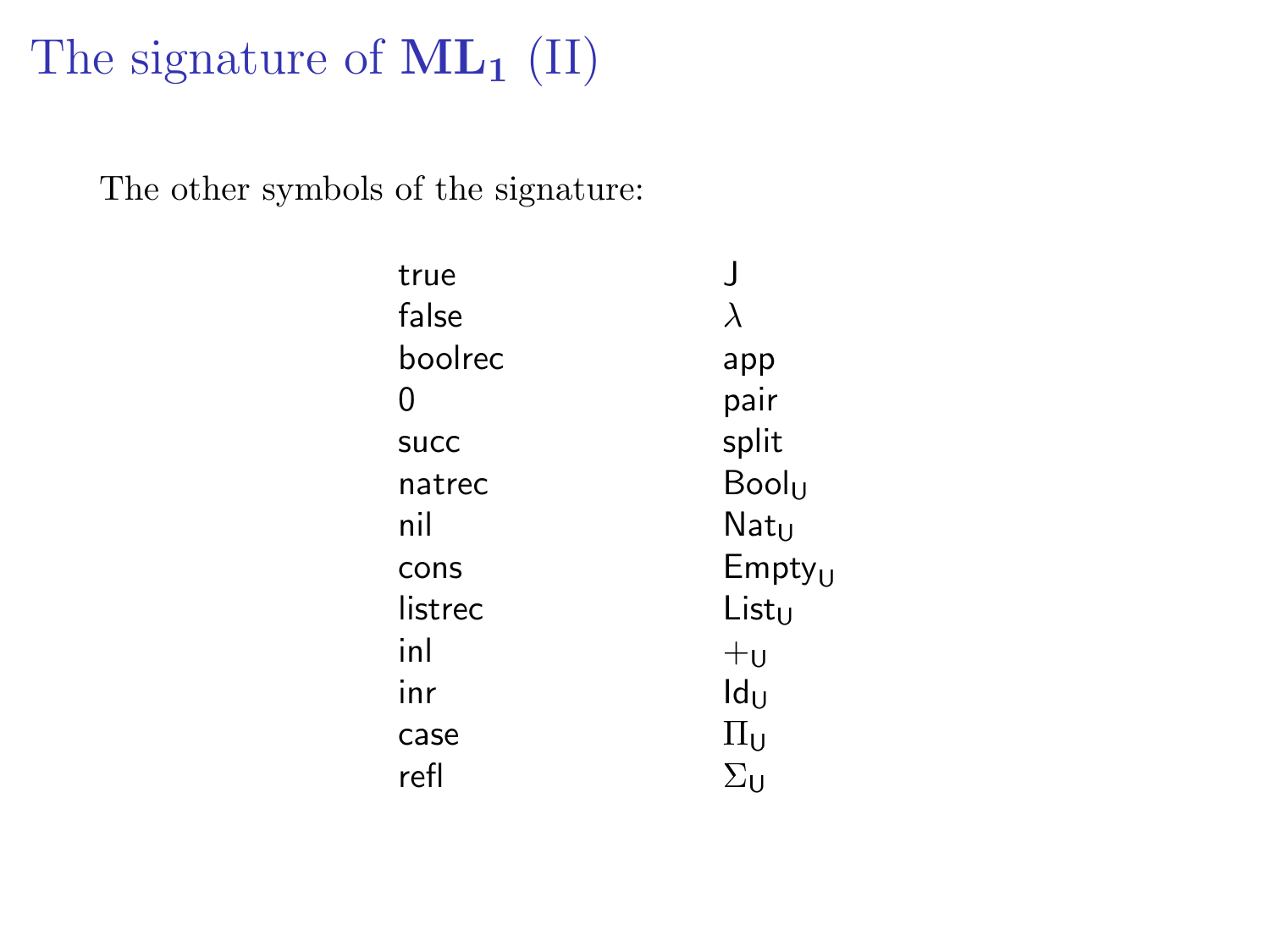# The deduction rules of  $ML_1$

- (1) General rules
- (2) Rules for the forms of type of  $ML_1$ . For each one, we have
	- $\blacktriangleright$  formation rules
	- $\blacktriangleright$  introduction rules
	- $\blacktriangleright$  elimination rules
	- $\triangleright$  computation rules

#### Note.

- $\triangleright$  When stating a rule, we omit contexts that are common to premisses and conclusion.
- ▶ Sometimes deduction rules are given as schemes.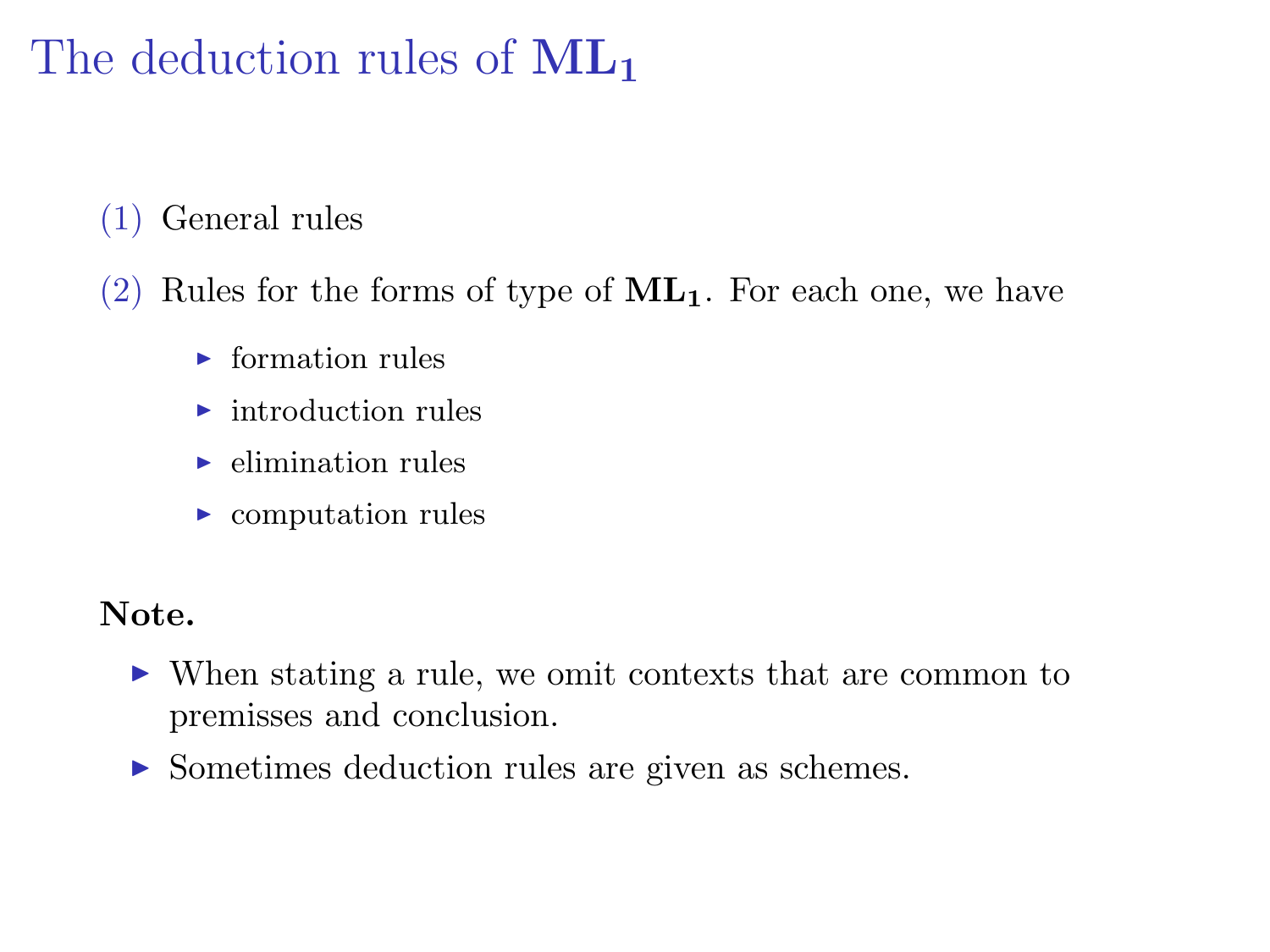## General deduction rules

Standard rules regarding context formation, substitution, equality.

Examples.

$$
\Gamma, \Delta \vdash J \qquad \Gamma \vdash A : \text{type } x \notin \text{FV}(\Gamma) \cup \text{FV}(\Delta)
$$

$$
\Gamma, x : A, \Delta \vdash J \qquad a : A
$$

$$
\frac{x : A, \Gamma \vdash J \qquad a : A}{\Gamma[a/x] \vdash J[a/x]}
$$

$$
\frac{a : A \quad A = B : \text{type } a : B}{a : B}
$$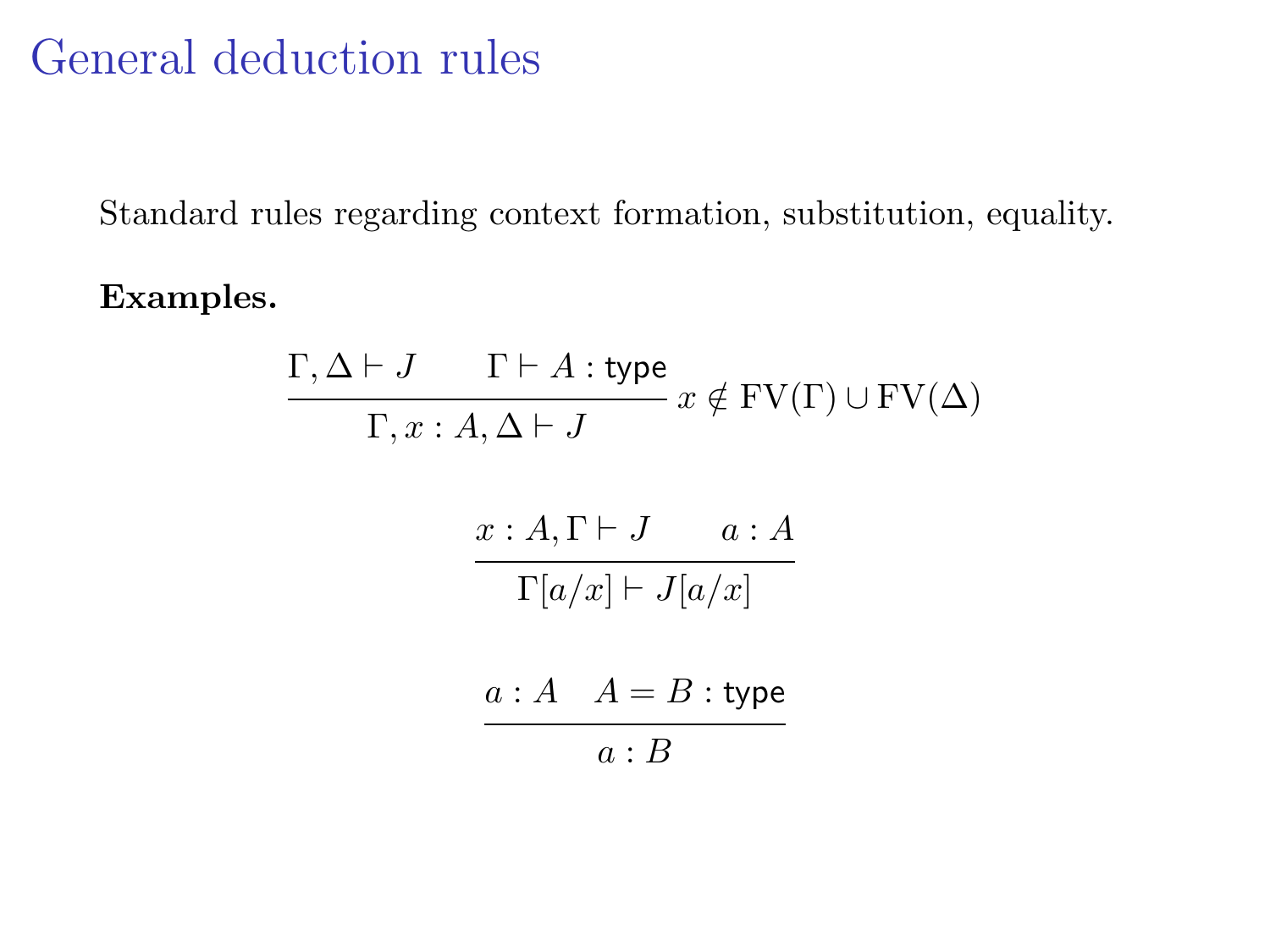The type of Boolean truth values (I)

Formation rule.

Bool : type

Introduction rules.

true : Bool false : Bool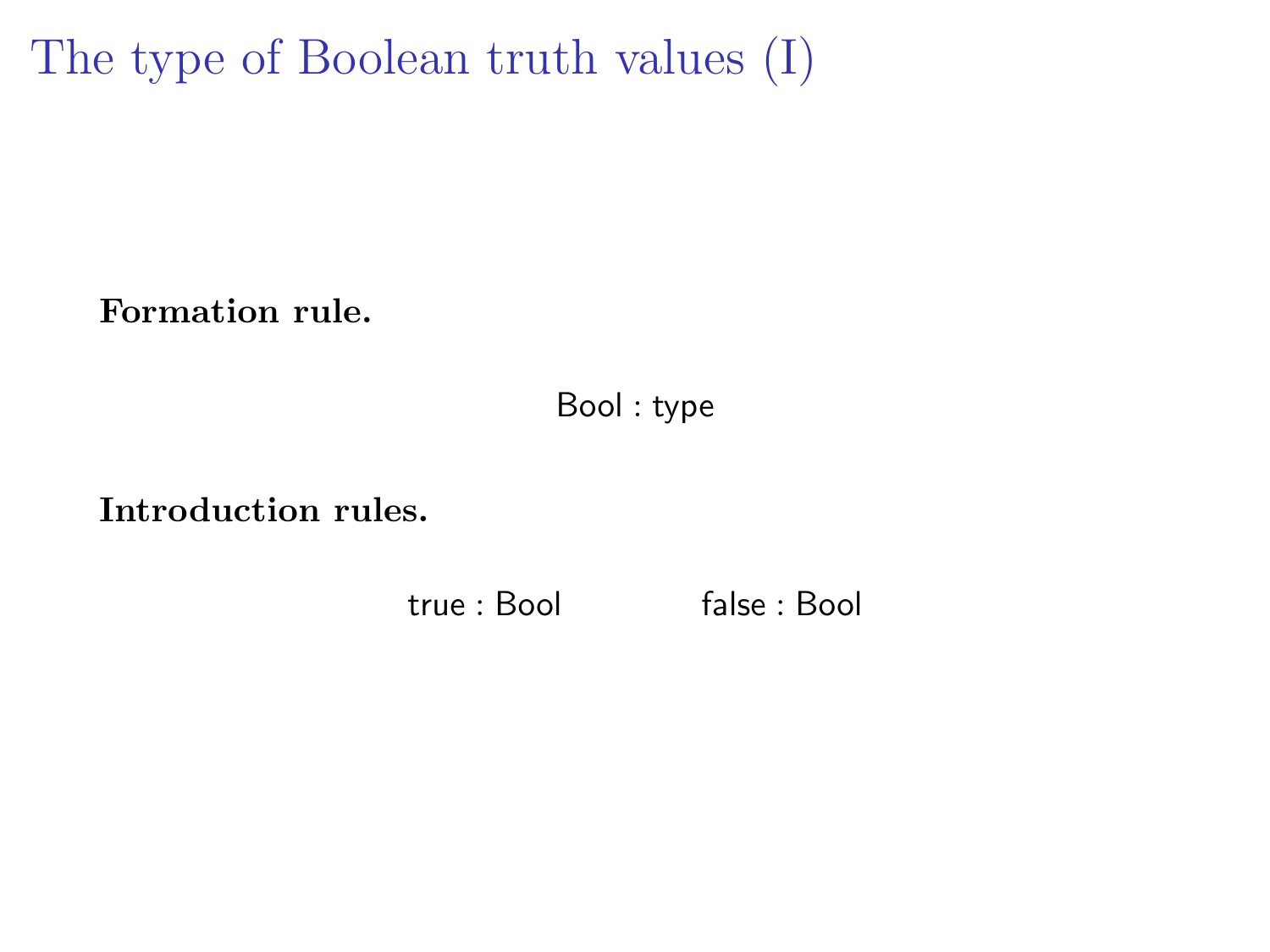The type of Boolean truth values (II)

#### Elimination rules.

c : Bool  $x :$  Bool  $\vdash E :$  type  $d : E$ [true/ $x$ ]  $e : E$ [false/ $x$ ] boolrec $(c,(x)E, d, e): E[c/x]$ 

#### Computation rules.

x : Bool  $\vdash E$  : type  $d : E$ [true/x]  $e : E$ [false/x] boolrec(true,  $(x)E, d, e$ ) = d : E[true/x]

x : Bool  $\vdash E$  : type  $d : E$ [true/x]  $e : E$ [false/x]

boolrec(false,  $(x)E, d, e$ ) = e : E[false/x]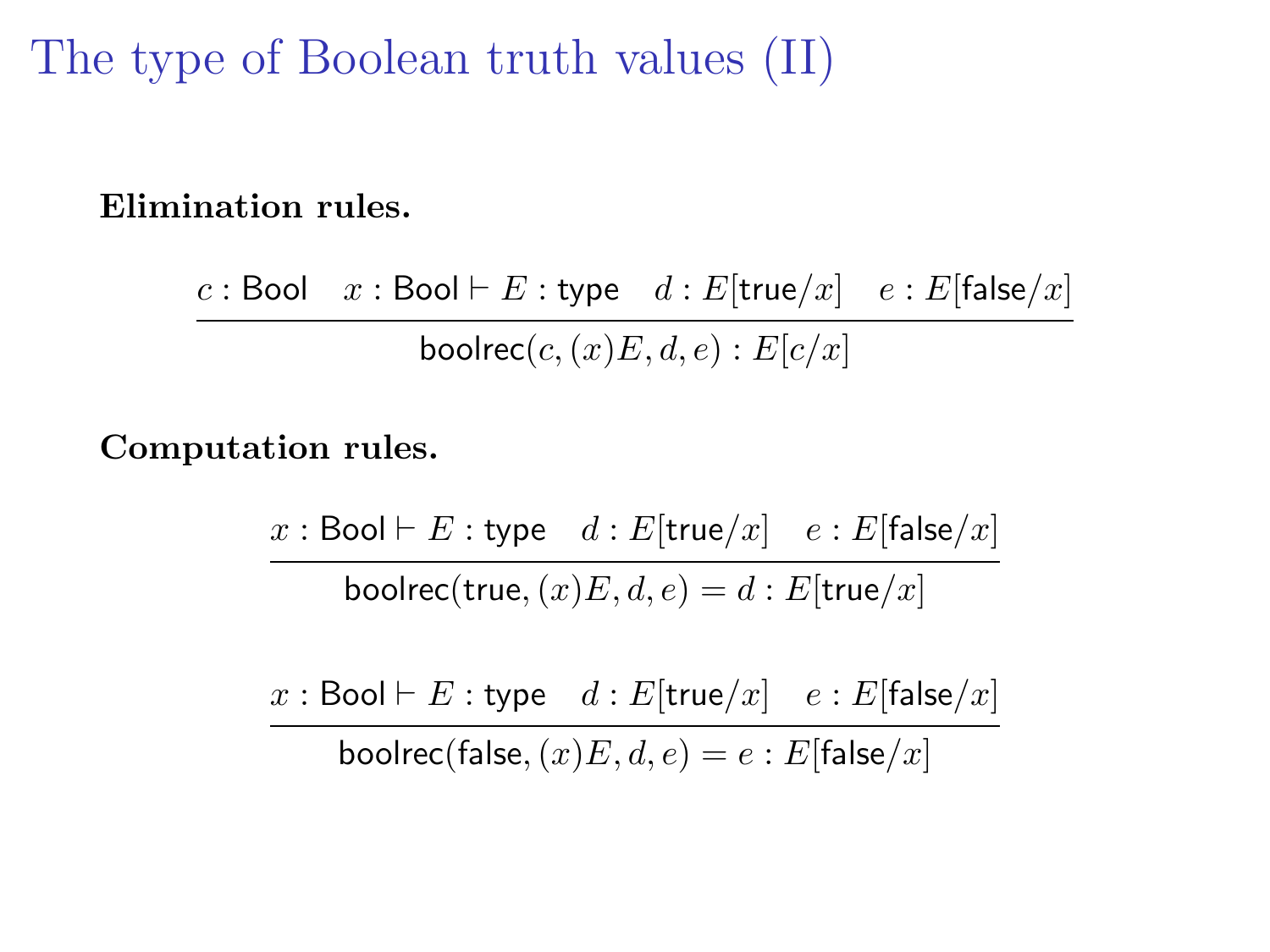The type of natural numbers (I)

Formation rule.

Nat : type

#### Introduction rules.

0 : Nat  $n : \mathsf{Nat}$  $succ(n)$ : Nat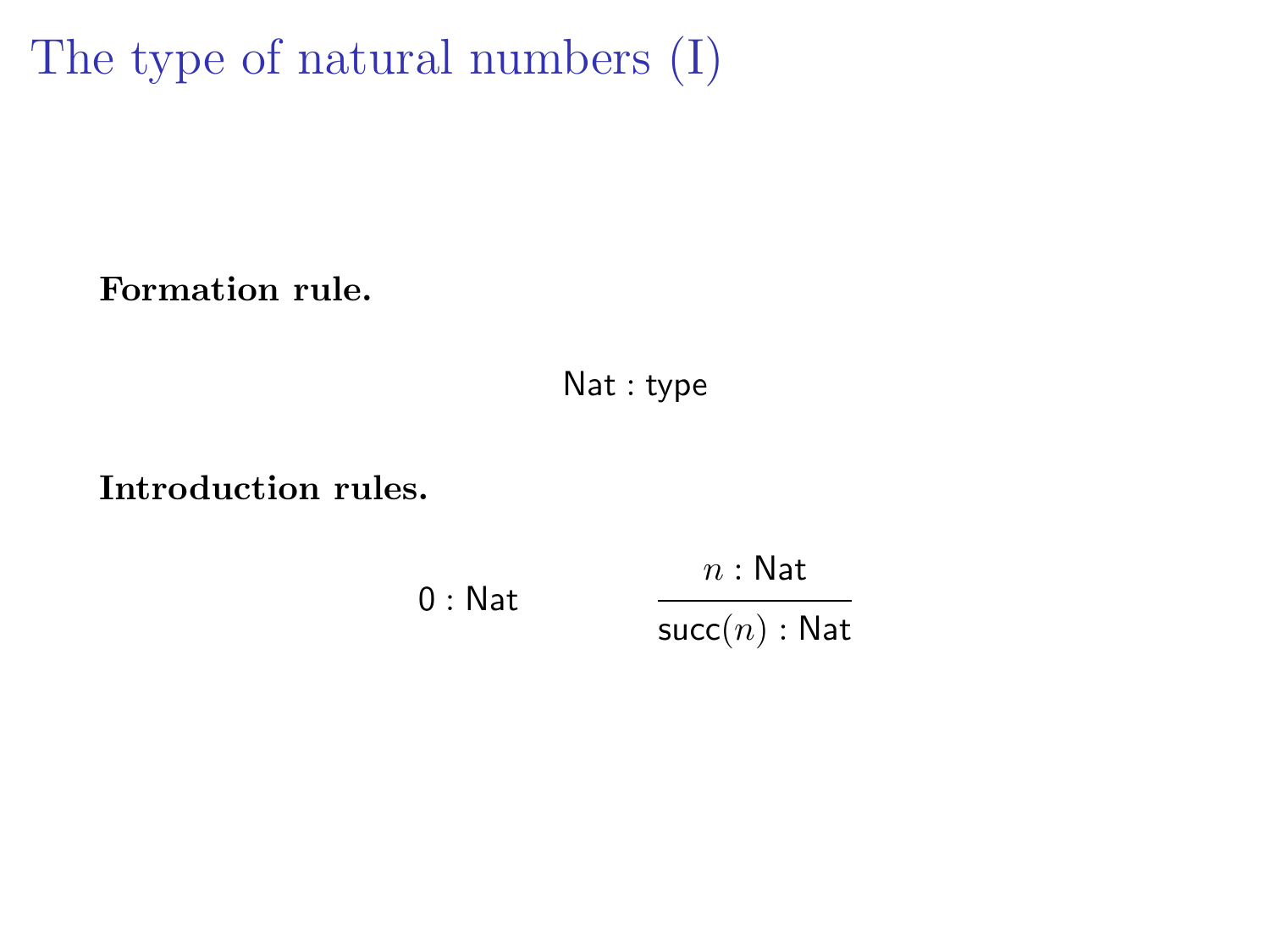### The type of natural numbers (II)

Elimination rule.

c : Nat  $x : \mathsf{Nat} \vdash E : \mathsf{type} \quad d : E[0/x] \quad x : \mathsf{Nat}, y : E \vdash e : E[\mathsf{succ}(x)/x]$ natrec $(c,(x)E, d,(x, y)e):E[c/x]$ 

Computation rules.

 $x : \mathsf{Nat} \vdash E : \mathsf{type} \quad d : E[0/x] \quad x : \mathsf{Nat}, y : E \vdash e : E[\mathsf{succ}(x)/x]$ natrec(0,  $(x)E, d, (x, y)e$ ) = d :  $E[0/x]$ 

c : Nat  $x : \mathsf{Nat} \vdash E : \mathsf{type} \quad d : E[0/x] \quad x : \mathsf{Nat}, y : E \vdash e : E[\mathsf{succ}(x)/x]$ 

natrec(succ(c),(x)E, d,(x, y)e) =  $e[c/x, \text{matterc}(c,(x)E, d,(x, y)e)/y]$  : E[succ(c)/x]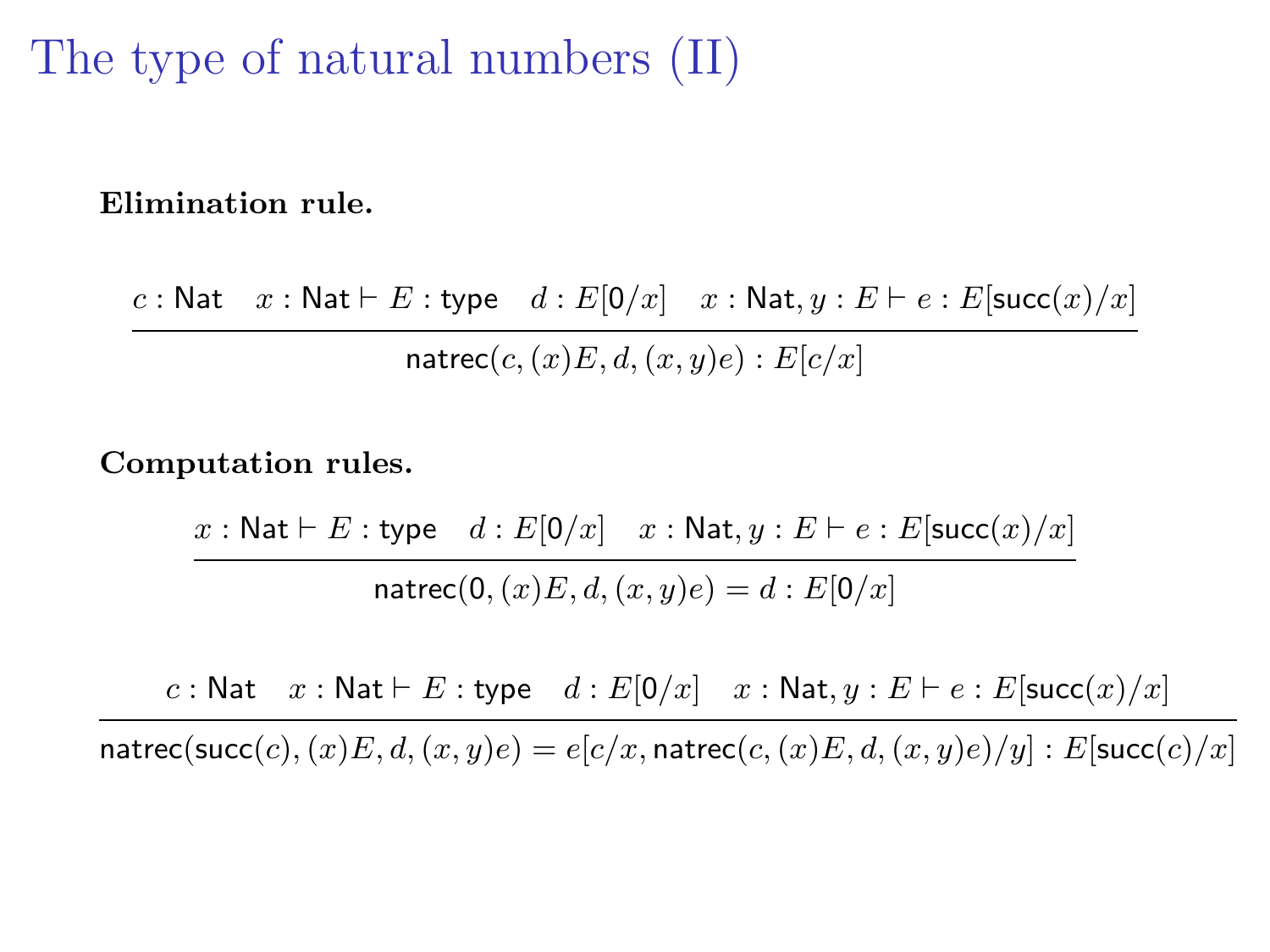The empty type

#### Formation rule.

Empty : type

Elimination rule.

 $c :$  Empty  $x :$  Empty  $\vdash E :$  type emptyrec $(c,(x)E) : E[c/x]$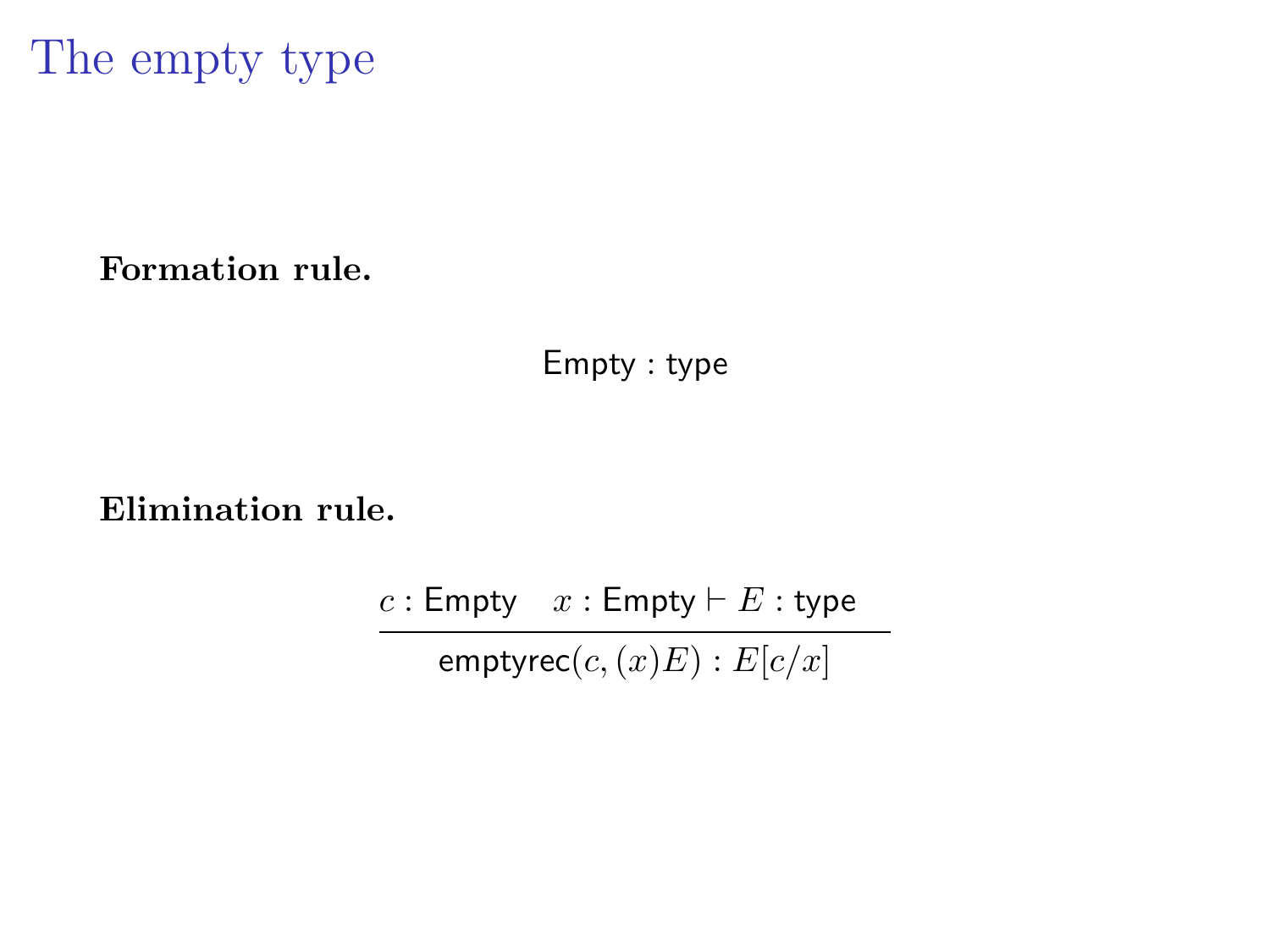Types of lists (I)

#### Formation rule.

 $\mathcal A$  : type  $List(A) : type$ 

#### Introduction rules.

$$
\frac{A : \text{type}}{\text{nil}(A) : \text{List}(A)} \qquad \qquad \frac{\ell : \text{List}(A) \quad a : A}{\text{cons}(A, \ell, a) : \text{List}(A)}
$$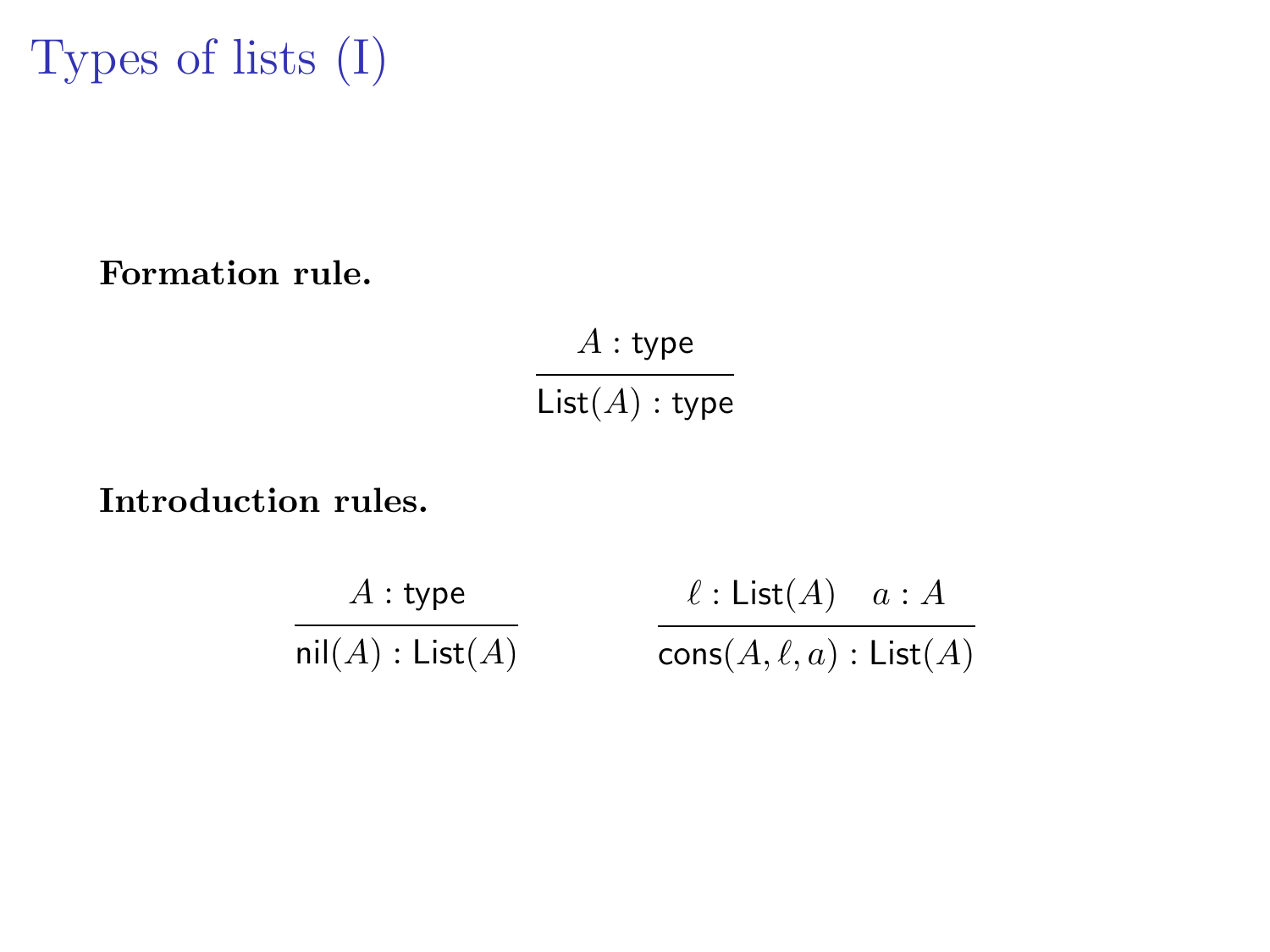# Types of lists (II)

Elimination rule.

$$
\ell : \text{List}(A)
$$
  

$$
x : \text{List}(A) \vdash E : \text{type}
$$
  

$$
d : E[\text{nil}/x]
$$
  

$$
x : \text{List}(A), y : A, z : E \vdash e : E[\text{cons}(x, y)/x]
$$
  
listrec( $\ell$ ,  $(x)E, d, (x, y, z)e$ ) :  $E[\ell/x]$ 

Computation rules.

 $x :$  List $(A) \vdash E :$  type  $d : E[**nil**/x]$  $x : \textsf{List}(A), y : A, z : E \vdash e : E[\textsf{cons}(x, y)/x]$ listrec(nil,  $(x)E, d, (x, y, z)e$ ) = d : E[nil/x]  $\ell$  : List(A)  $a : A$  $x :$  List $(A) \vdash E :$  type  $d : E[**nil**/x]$  $x : \textsf{List}(A), y : A, z : E \vdash e : E[\textsf{cons}(x, y)/x]$ listrec(cons( $\ell, a$ ),  $(x)E, d, (x, y, z)e$ ) =

 $e[\ell/x, a/y, \text{listrec}(\ell, (x)E, d, (x, y, z)e/z] : E[\text{cons}(\ell, a)/x]$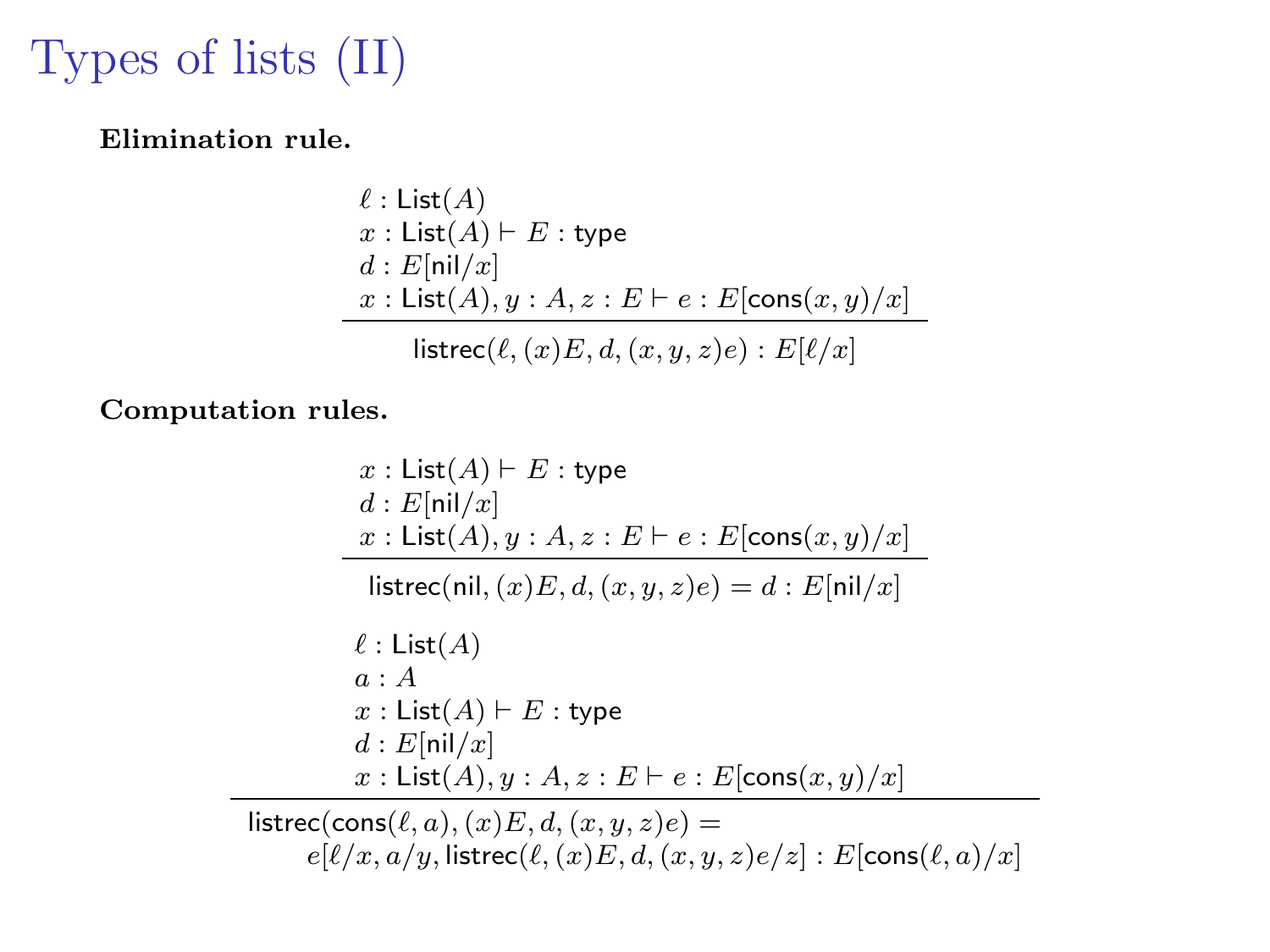

#### Formation rule.

 $A:$  type  $B:$  type  $A + B$  : type

#### Introduction rules.

$$
\frac{a:A}{\ln(A,B,a):A+B} \qquad \frac{b:B}{\ln(A,B,b):A+B}
$$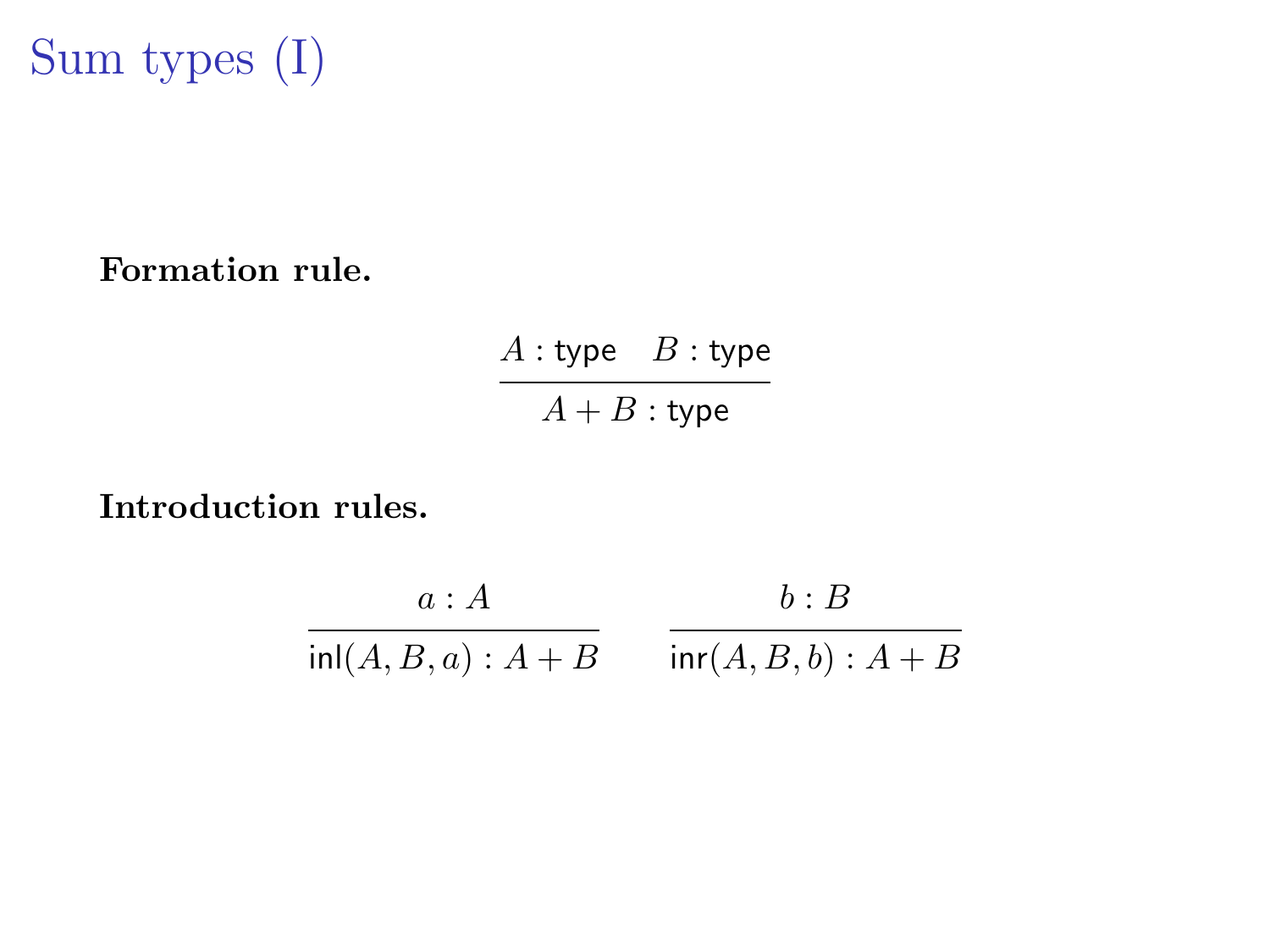## Sum types (II)

#### Elimination rule.

 $c : A + B \quad z : A + B \vdash E :$  type  $x : A \vdash d : E[\text{inl}(x)/z] \quad y : B \vdash e : E[\text{inr}(y)z]$  $case(c,(z)E,(x)d,(y)e) : E[c/z]$ 

#### Computation rules.

 $a : A \quad z : A + B \vdash E :$  type  $x : A \vdash d : E[\text{inl}(x)/z] \quad y : B \vdash e : E[\text{inr}(y)z]$  $case(inl(a), (z)E, (x)d, (y)e) = d[a/x] : E[inl(a)/z]$ 

 $b : B \quad z : A + B \vdash E :$  type  $x : A \vdash d : E[\text{inl}(x)/z] \quad y : B \vdash e : E[\text{inr}(y)z]$ case(inr(b),  $(z)E,(x)d,(y)e$ ) =  $e[b/y]$  :  $E$ [inr(b)/z]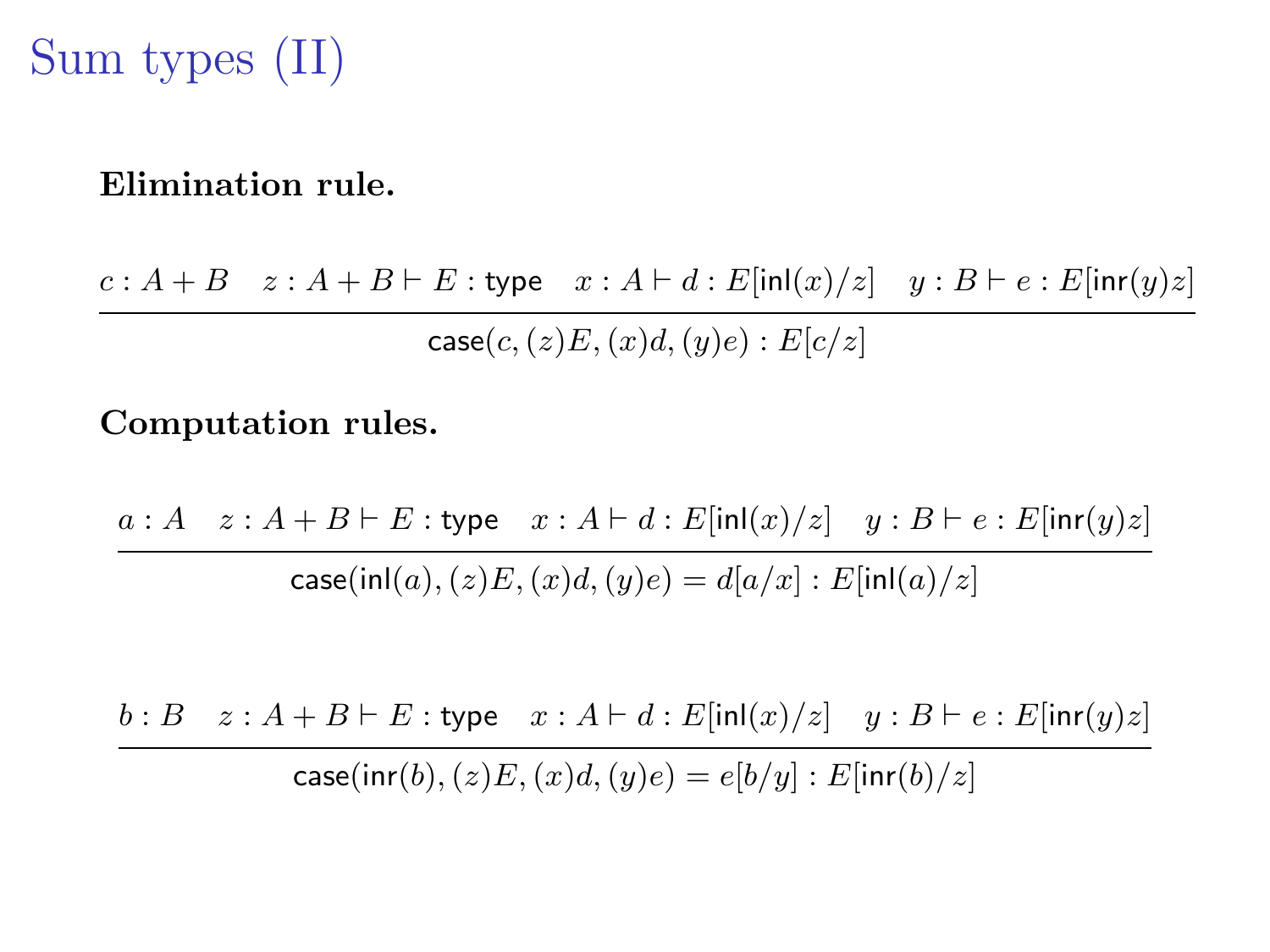Identity types (I)

Formation rule.

 $A :$ type  $a : A \quad b : A$  $Id(A, a, b)$ : type

Introduction rule.

 $a : A$ 

 $refl(A, a) : Id(A, a, a)$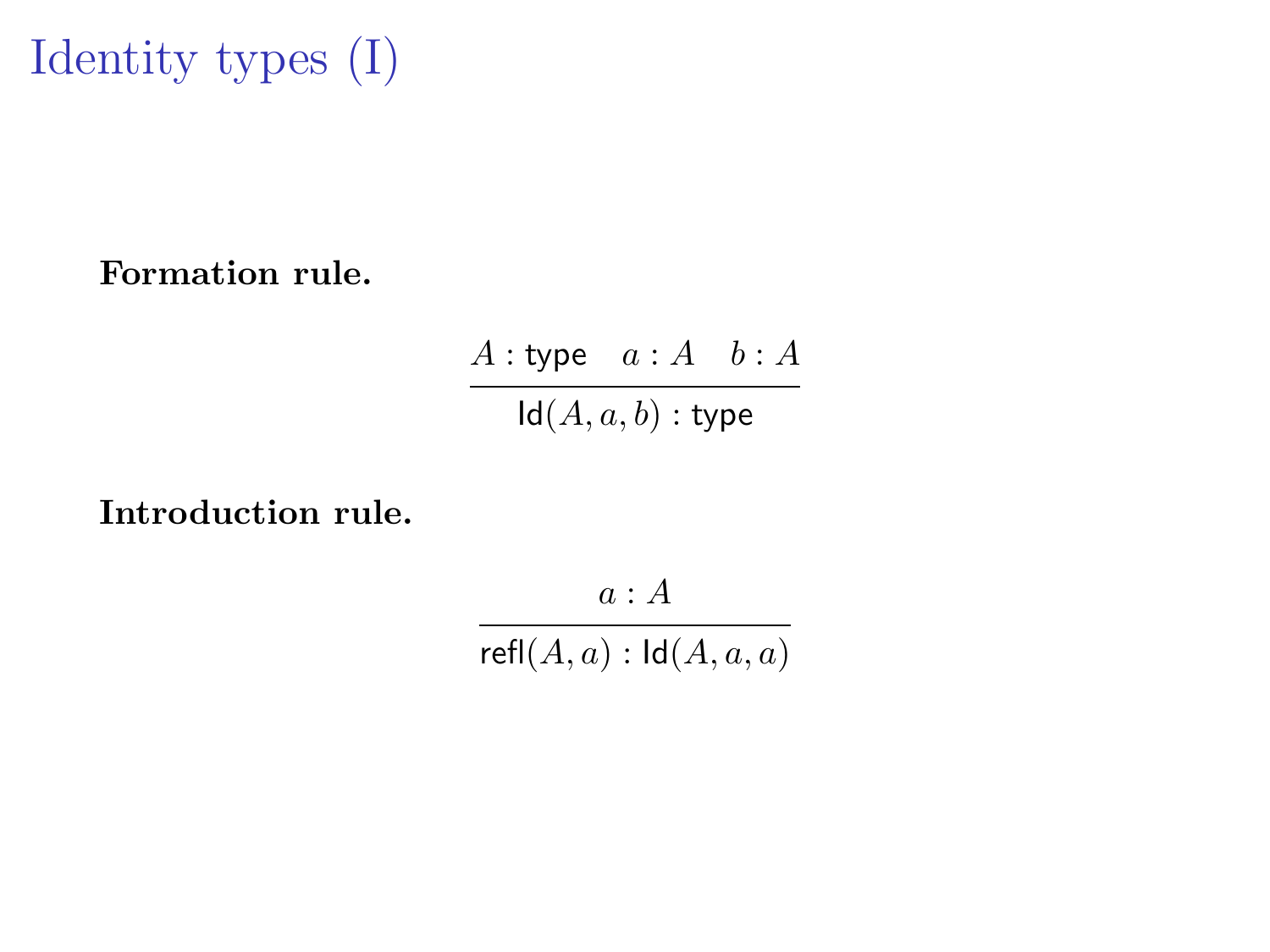# Identity types (II)

#### Elimination rule.

 $p : \mathsf{Id}(a, b) \quad x : A, y : A, u : \mathsf{Id}(x, y) \vdash E : \mathsf{type} \quad x : A \vdash d : E[x/y, \mathsf{refl}(x)/u]$  $J(a, b, p, (x, y, u)d) : E[a/x, b/y, p/u]$ 

#### Computation rule.

 $a : A \quad x : A, y : A, u : \mathsf{Id}(x, y) \vdash E : \mathsf{type} \quad x : A \vdash d : E[x/y, \mathsf{refl}(x)/u]$  $J(a, a, \text{refl}(a), (x, y, u)d) = d[a/x] : E[a/y, \text{refl}(a)/u]$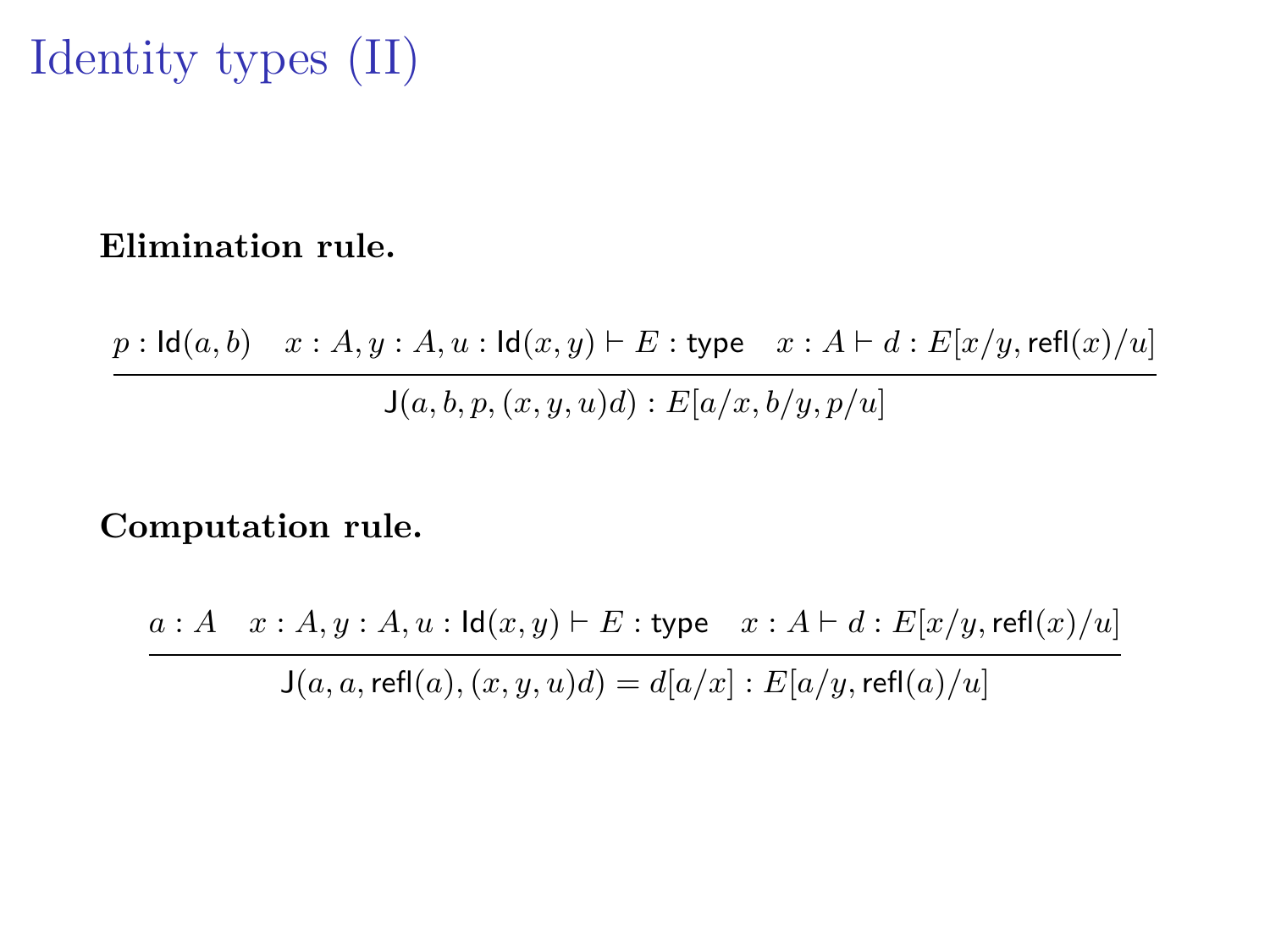Dependent product types (I)

Formation rule.

 $x : A \vdash B :$  type  $(\Pi x : A)B :$  type

Introduction rule.

 $x : A \vdash b : B$  $(\lambda x : A)b : (\Pi x : A)B$ 

*Notation.* Here  $(\lambda x : A)$ *b* abbreviates  $\lambda(A,(x)B,(x)b)$ .

Special case. If  $x \notin FV(B)$ , write  $A \to B$  for  $(\Pi x : A)B$ .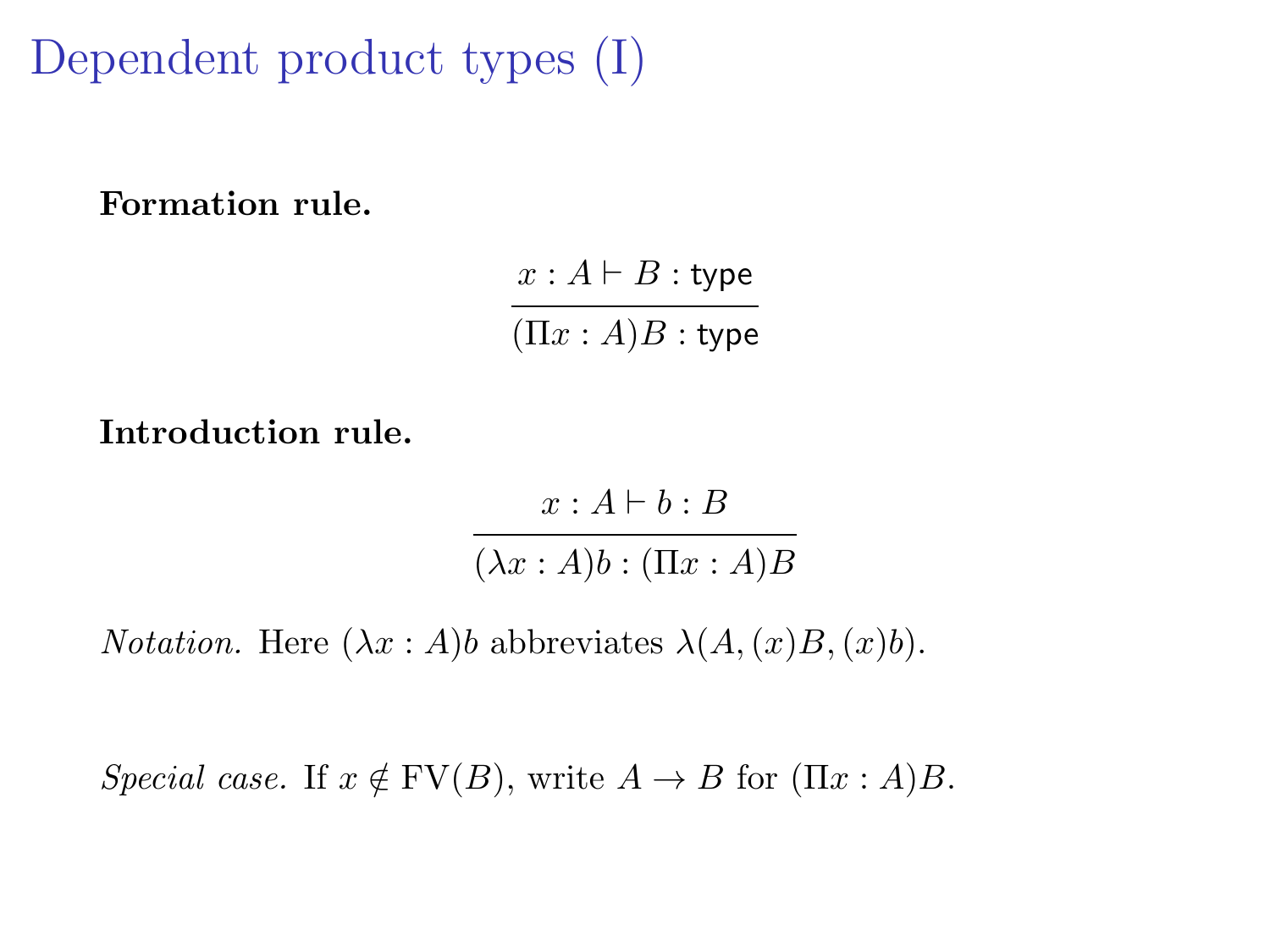Dependent product types (II)

Elimination rule.

 $f : (\Pi x : A)B \qquad a : A$  $app(f, a) : B[a/x]$ 

Computation rule.

 $x : A \vdash b : B$   $a : A$  $app((\lambda x : A)b, a) = b[a/x] : B[a/x]$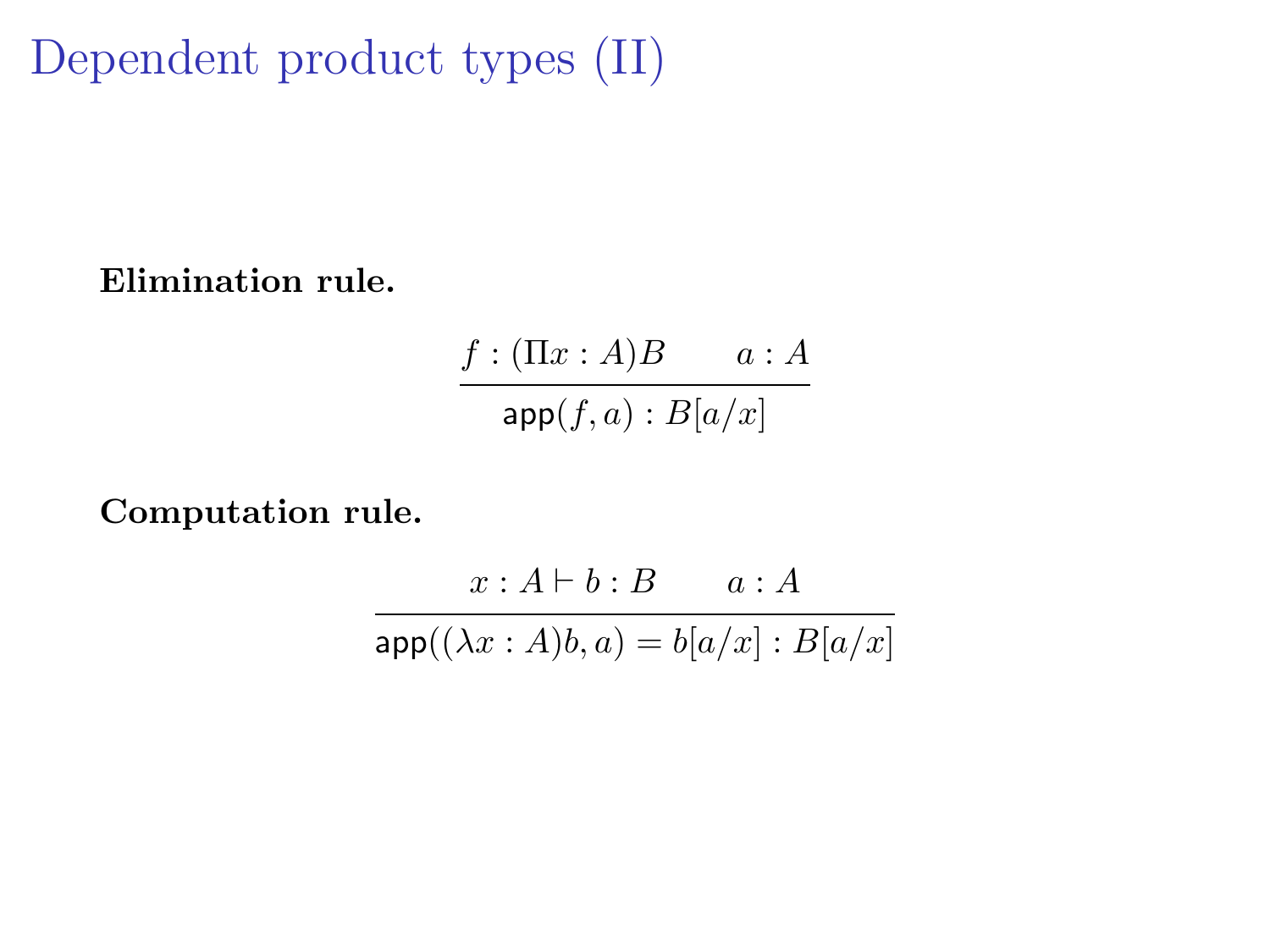Dependent sum types (I)

Formation rule.

 $x : A \vdash B :$  type  $(\Sigma x : A)B :$  type

Introduction rule.

 $a : A \longrightarrow b : B[a/x]$ pair $(a, b) : (\Sigma x : A)B$ : type

Special case. If  $x \notin FV(B)$ , write  $A \times B$  for  $(\Sigma x : A)B$ .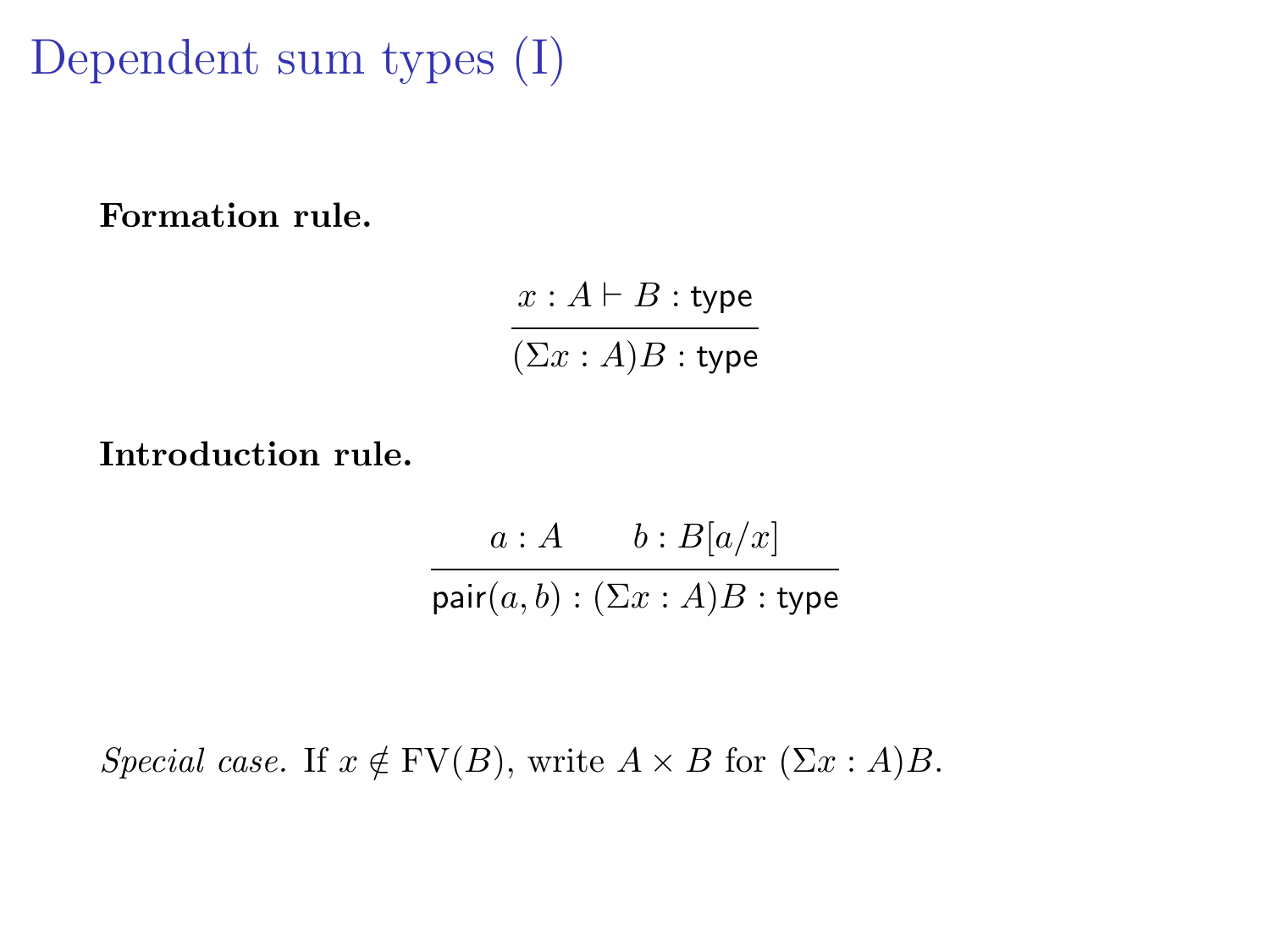## Dependent sum types (II)

#### Elimination rule.

 $c : (\Sigma x : A)B(x) \quad z : (\Sigma x : A)B(x) \vdash E :$  type  $x : A, y : B \vdash d : E$ [pair $(x, y)/z$ ]  $split(c,(z)E,(x,y)d):E[c/z]$ 

#### Computation rule.

 $a : A \quad b : B[a/x] \quad z : (\Sigma x : A)B(x) \vdash E :$  type  $x : A, y : B \vdash d : E[\text{pair}(x, y)/z]$ 

split(pair $(a, b), (z)E, (x, y)d$ ) =  $d[a/x, b/y] : E[pair(a, b)/z]$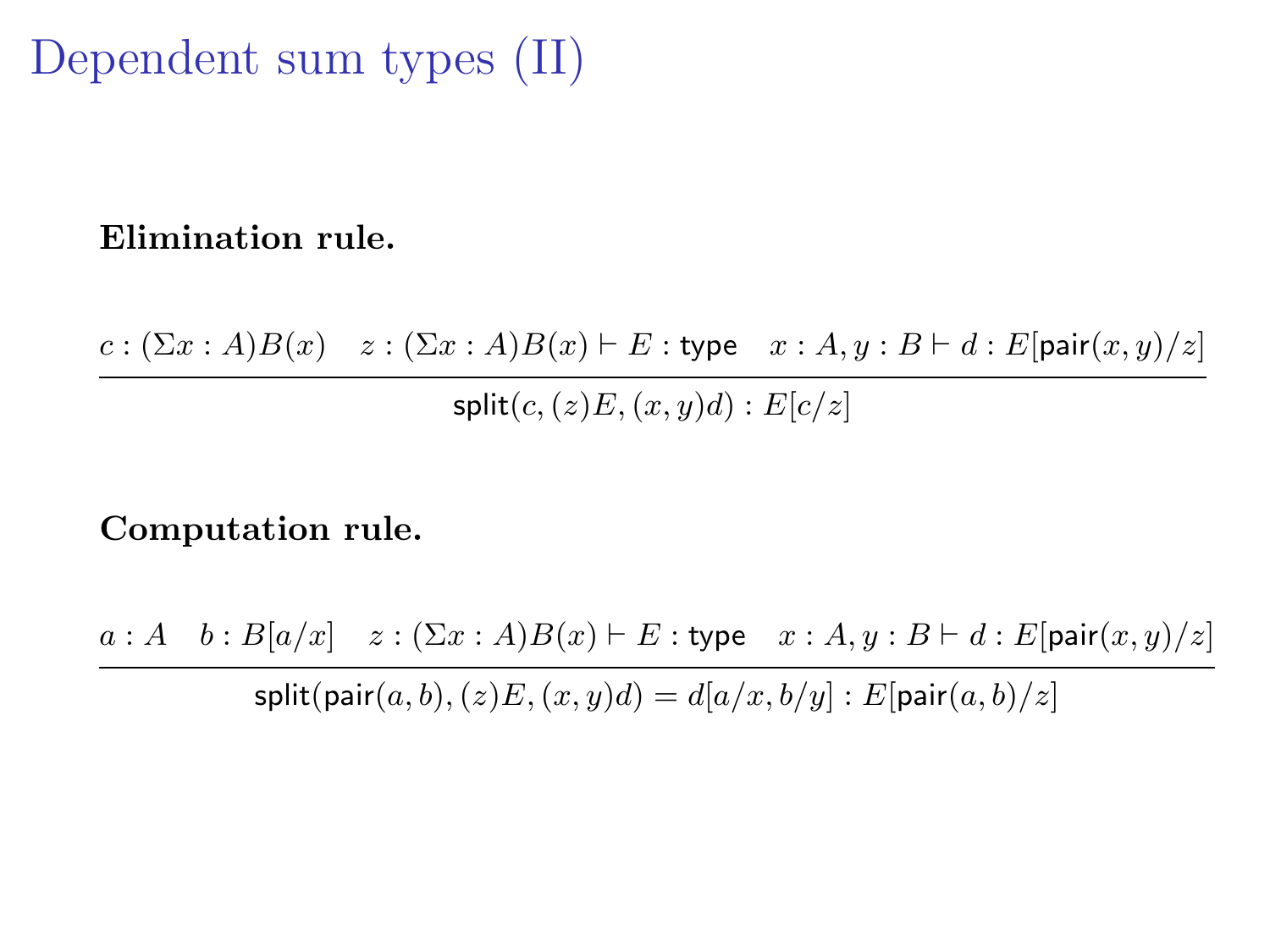

Formation rule.

U : type

Elimination rule.

 $A:U$  $\mathsf{T}(A)$  : type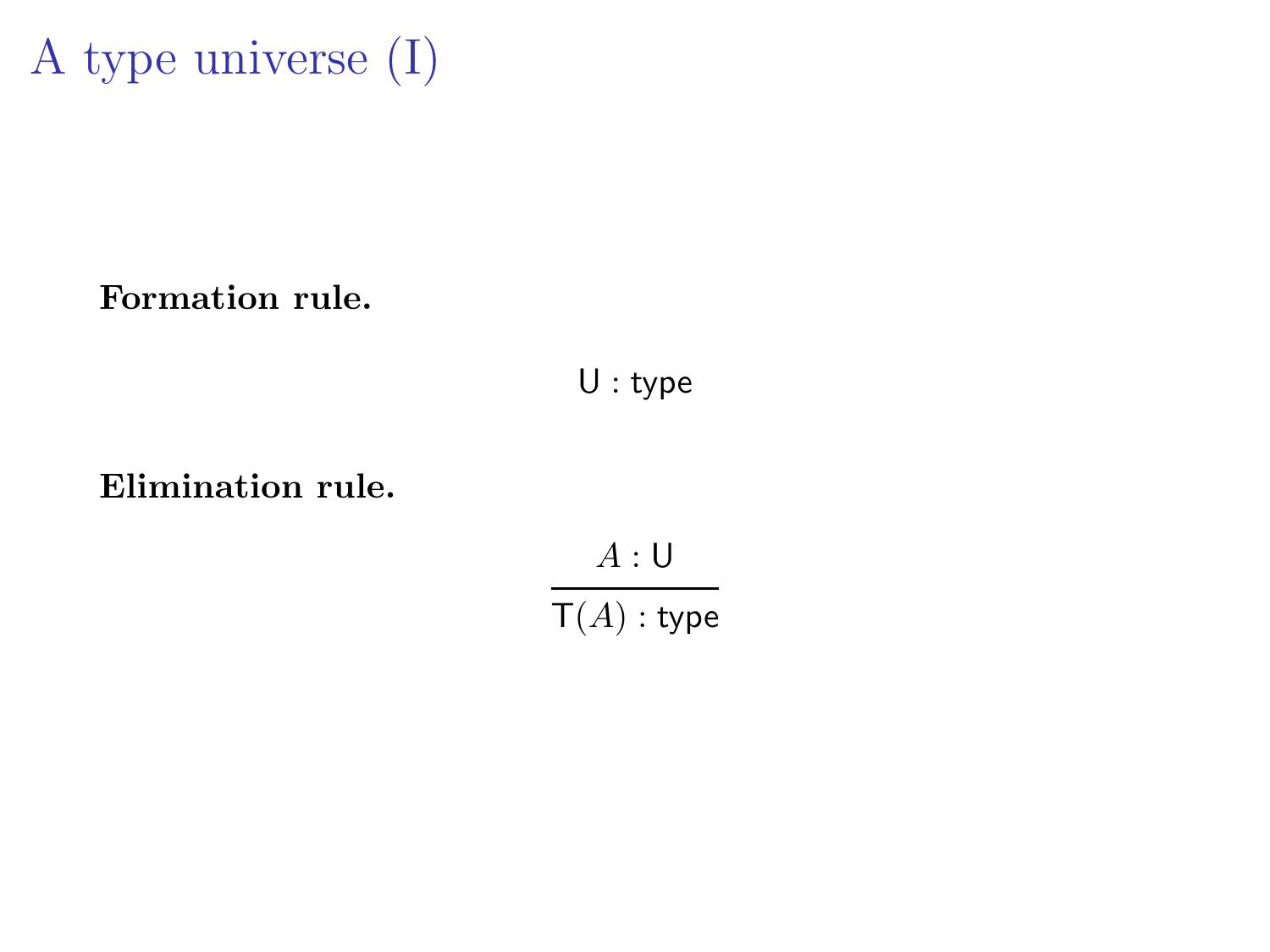# A type universe (II)

#### Introduction and computation rules.

| $Bool_U: U$     | $T(Bool_U) = Bool : type$     |
|-----------------|-------------------------------|
| $Nat_{II}: U$   | $T(Nat_U) = Nat : type$       |
| $Empty_{U}$ : U | $T(Empty_{U}) = Empty : type$ |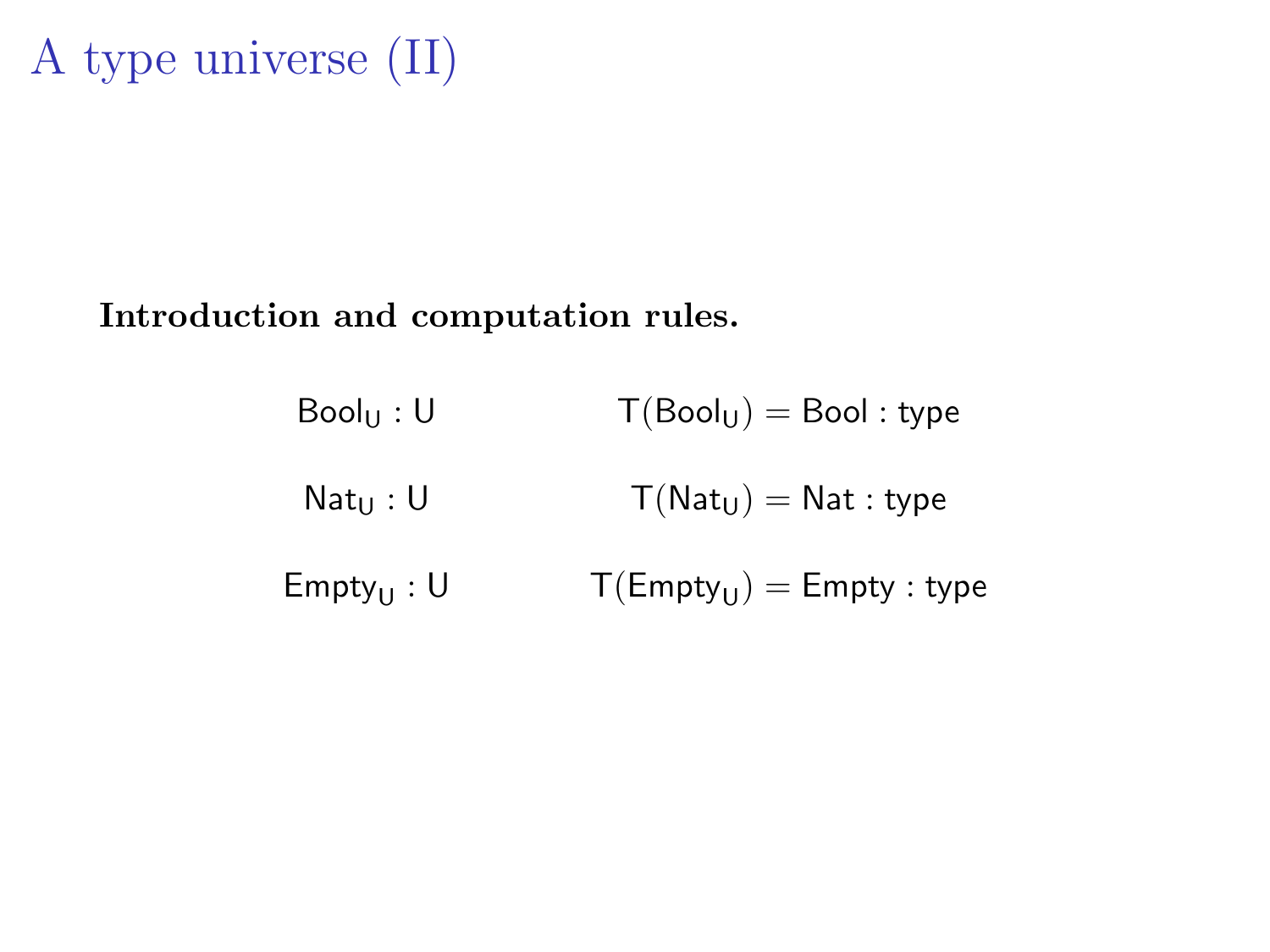#### Introduction and computation rules.

| A:U             | A:U                                                                               |
|-----------------|-----------------------------------------------------------------------------------|
| $List_U(A):U$   | $\mathsf{T}(\mathsf{List}_{\mathsf{U}}(A)) = \mathsf{List}(\mathsf{T}(A))$ : type |
| $A:U \quad B:U$ | $A:U \quad B:U$                                                                   |
| $A+_{U}B:U$     | $\mathsf{T}(A +_{\mathsf{U}} B) = \mathsf{T}(A) + \mathsf{T}(B)$ : type           |